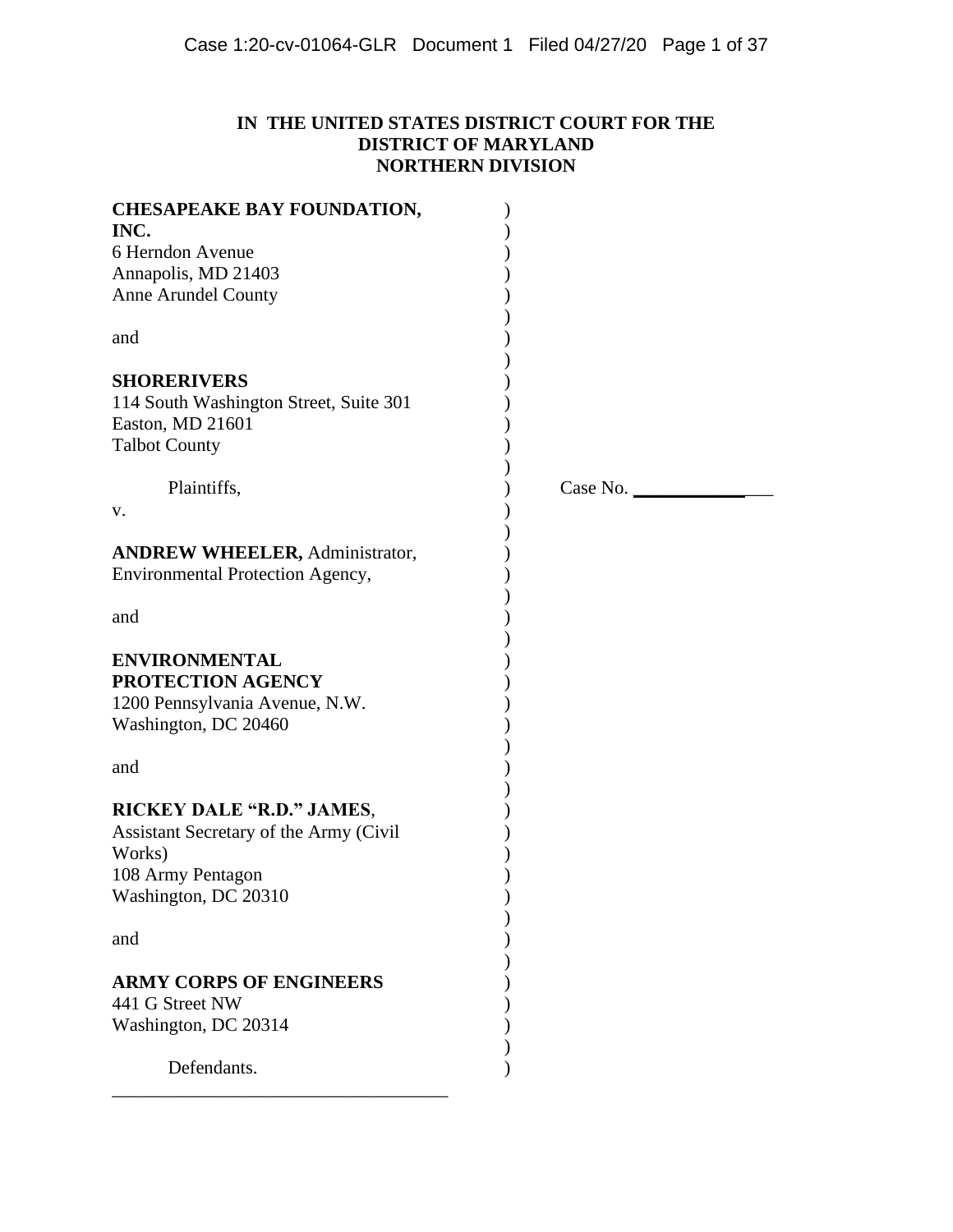#### **COMPLAINT FOR DECLARATORY JUDGEMENT AND INJUNCTIVE RELIEF**

1. This action arises from the United States Environmental Protection Agency's and United States Army Corps of Engineers' (hereafter "Defendants" or "Agencies") most recent and egregious attempt to strip water quality protections for waters in the United States, which narrows the scope of the Clean Water Act in a manner that is irreconcilable with the intent and plain meaning of the statute. The Navigable Waters Protection Rule: Definition of "Waters of the United States", 85 Fed. Reg. 22,250 (Apr. 21, 2020) (hereinafter the "Final Rule").

2. Plaintiffs have also challenged the Defendants' final rule—Definition of "Waters of the United States"—recodification of Pre-Existing Rules, 84 Fed. Reg. 56,626 (Oct. 22, 2019) ("Final Repeal Rule")—in this court. The Agencies undertook a two-step process to repeal and replace the 2015 Clean Water Rule. First, the Agencies issued a regulation to repeal the 2015 Rule defining "waters of the United States" and reinstated the 1986 regulations while the Agencies developed a new definition of "waters of the United States." *Id*. Second, the Agencies issued a regulation to replace the 2015 Clean Water Rule with the Navigable Waters Protection Rule, which would severely reduce the scope of the waters protected by the Clean Water Act. Final Rule, 85 Fed. Reg. at 22,250.

3. While these two actions represent step one and two of a bifurcated process to repeal and replace the 2015 Clean Water Rule, the regulatory records are distinct and the standards for repealing an existing regulation and promulgating a new regulation differ. For clarity, Plaintiffs have filed two separate complaints and intend to develop separate records for review but are amenable to coordinating future filing deadlines and motions practice between the two matters to conserve judicial resources.

4. The purpose of the Clean Water Act is to "restore and maintain the chemical, physical, and biological integrity of the Nation's waters." 33 U.S.C. § 1251(a). The statute aims to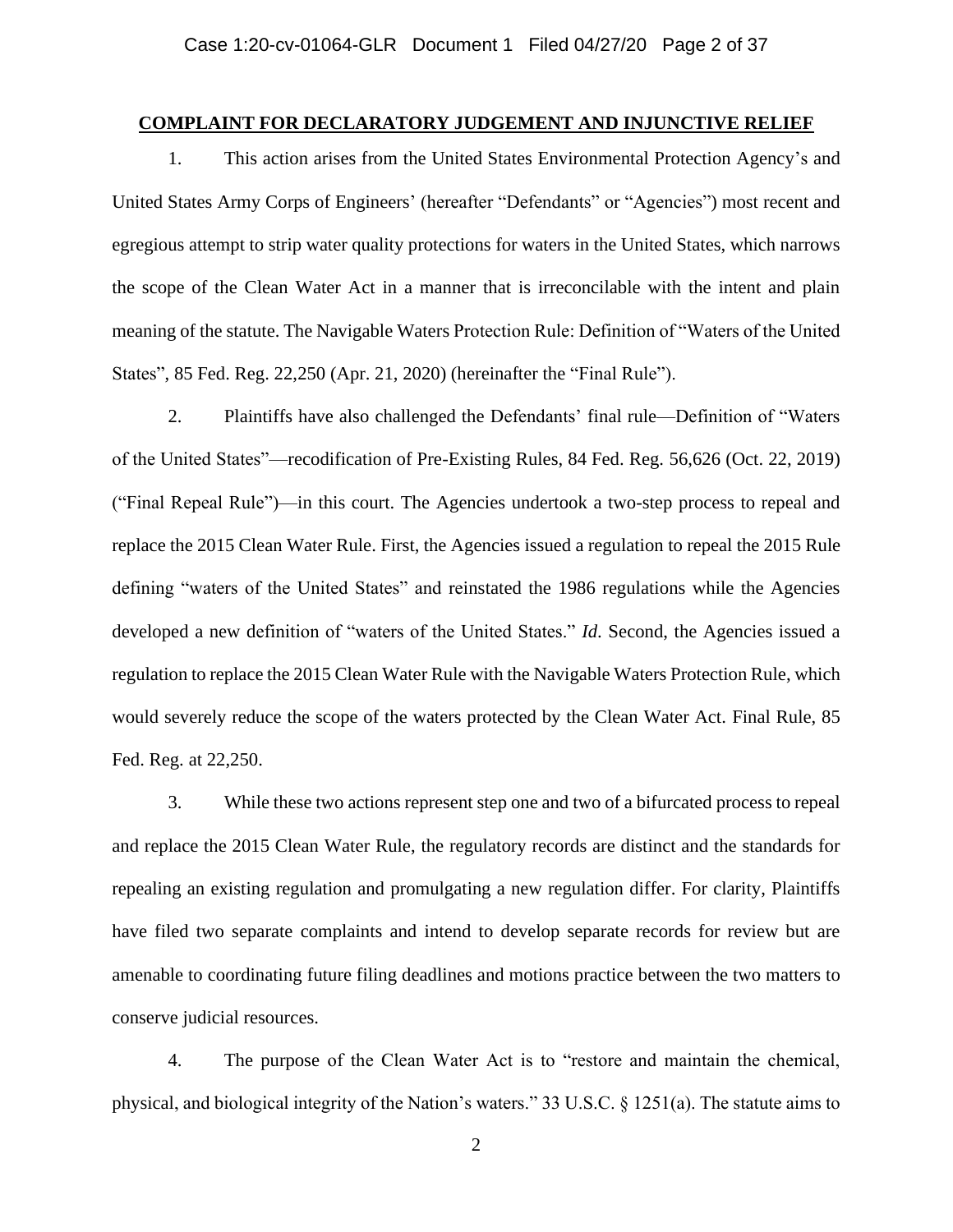## Case 1:20-cv-01064-GLR Document 1 Filed 04/27/20 Page 3 of 37

accomplish this by prohibiting the discharge of pollutants, including dredge and fill material, into navigable waters without a permit to do so. 33 U.S.C. §§ 1311(a); 1342; 1344; 1362(12). The Act defines "navigable waters" as "the waters of the United States, including the territorial seas." *Id.*  at § 1362(7). But the statute does not define "waters of the United States," which has led to decades long efforts from the executive and judicial branches to clarify the definition. The 2015 Clean Water Rule defined "waters of the United States" in line with Supreme Court precedent and was supported by ample science establishing the connectivity of waters. Clean Water Rule: Definition of "Waters of the United States", 80 Fed. Reg. 37,054 (June 29, 2015) ("Clean Water Rule"). In contrast, the Final Rule rejects the interpretation of "waters of the United States" as defined by the Supreme Court and longstanding agency practice and is counter to the purpose of the Clean Water Act.

5. The Final Rule significantly reduces the scope of the Clean Water Act by limiting the waters deemed jurisdictional far beyond any prior interpretation of the phrase. The Final Rule strips coverage from key waterbodies and wetlands that watershed science has demonstrated to have a significant nexus to downstream waters—and that when degraded, impacts the overall health of the waterbodies they connect to. The Final Rule removes all ephemeral streams from protection and requires wetlands to maintain a surface water connection to a traditionally navigable water, an interpretation previously rejected by the majority of the Supreme Court.

6. The Final Rule will profoundly impact the Chesapeake Bay; the nation's largest estuary and a national treasure. Chesapeake Bay Watershed Agreement 1 (2014), [https://www.chesapeakebay.net/documents/FINAL\\_Ches\\_Bay\\_Watershed\\_Agreement.withsigna](https://www.chesapeakebay.net/documents/FINAL_Ches_Bay_Watershed_Agreement.withsignatures-HIres.pdf) [tures-HIres.pdf](https://www.chesapeakebay.net/documents/FINAL_Ches_Bay_Watershed_Agreement.withsignatures-HIres.pdf) ("Chesapeake Bay Watershed Agreement"). The Bay receives half of its water from an intricate network of hundreds of thousands of creeks, headwater streams, and rivers, and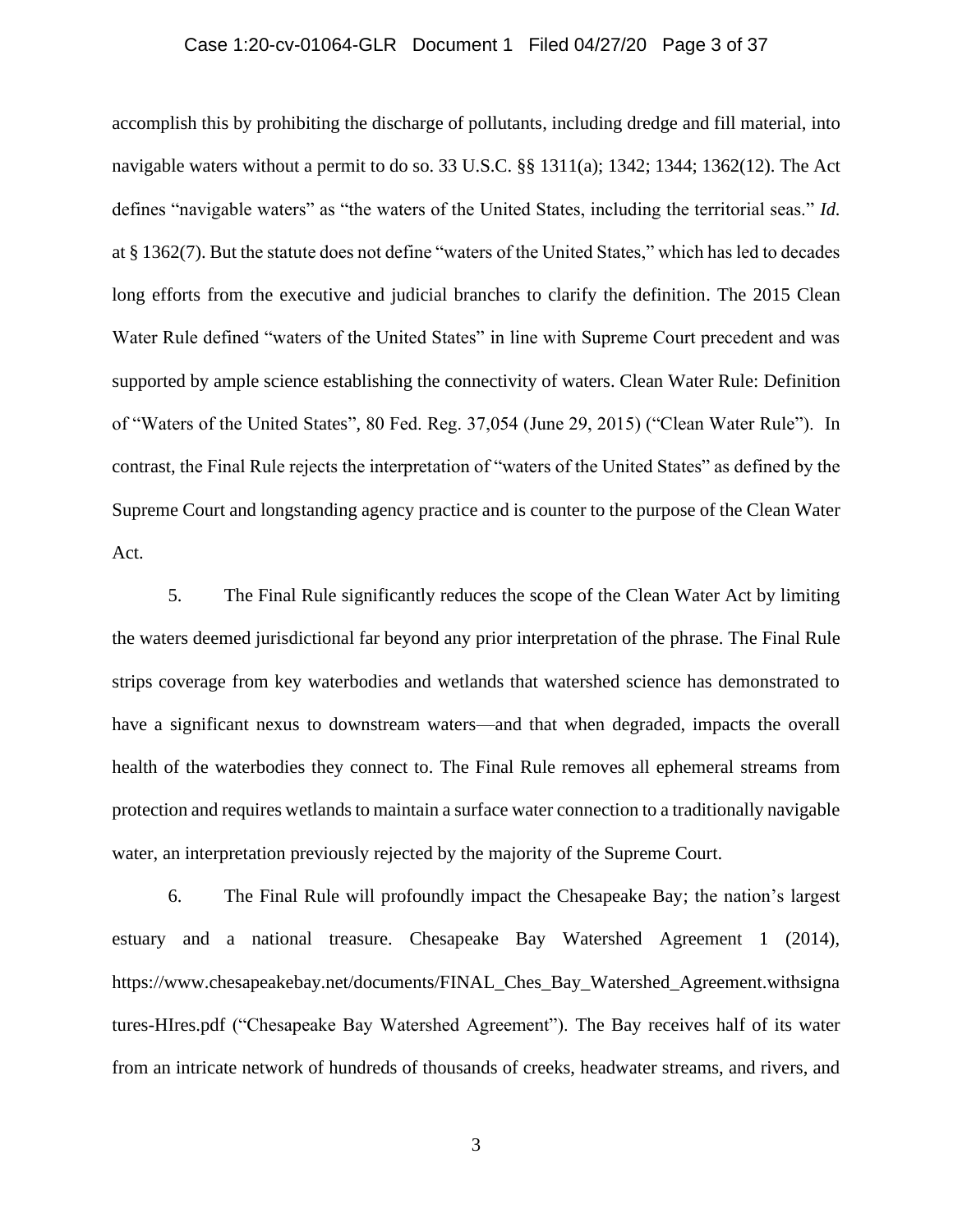#### Case 1:20-cv-01064-GLR Document 1 Filed 04/27/20 Page 4 of 37

1.5 million acres of wetlands, many of which are non-navigable tributaries, non-tidal wetlands, and ephemeral and intermittent streams. Chesapeake Bay Program, *Facts and Figures*, <https://www.chesapeakebay.net/discover/facts> (last visited Apr. 20, 2020); Chesapeake Bay Program, *Watershed's Non-tidal Wetlands Provide a Multitude of Benefits to the Bay*, https://www.chesapeakebay.net/news/article/watersheds\_non\_tidal\_wetlands\_provide\_a\_multitu de\_of\_benefits\_to\_the\_bay (last visited Apr. 24, 2020). Restoration of the Chesapeake Bay—as well as waters across the country—depend on a definition of "waters of the United States" that affords protection in broad terms consistent with the purpose of the Act. Removal of headwater streams and upland wetlands from Clean Water Act jurisdiction harms that restoration and prevents that protection.

7. The Chesapeake Bay has long been polluted by excess nutrients entering the Bay's tributary rivers, streams, and wetlands. Excess nitrogen, phosphorus, and sediment lead to an overabundance of algae, known as algal blooms. Algal blooms in combination with sediment block sunlight from reaching underwater grasses that serve as food and habitat for many Bay species. Once algal blooms begin to decay, the decomposition process robs the Bay of oxygen, leading to hypoxic (low oxygen) and anoxic (no oxygen) conditions in the Bay. In these low oxygen conditions, many species of commercially valuable fish and crustaceans cannot survive.

8. To restore the Chesapeake Bay, the EPA issued the Chesapeake Bay Total Maximum Daily Load ("Bay TMDL") on December 29, 2010. The Bay TMDL was created under the Clean Water Act by the EPA and Bay jurisdictions of Maryland, Virginia, Pennsylvania, Delaware, New York, West Virginia, and the District of Columbia to reduce the amount of pollutants entering the Bay and its tributaries. Clean Water Act Section 303(d): Notice for the Establishment of the Total Maximum Daily Load for the Chesapeake Bay, 76 Fed. Reg. 549 (Jan.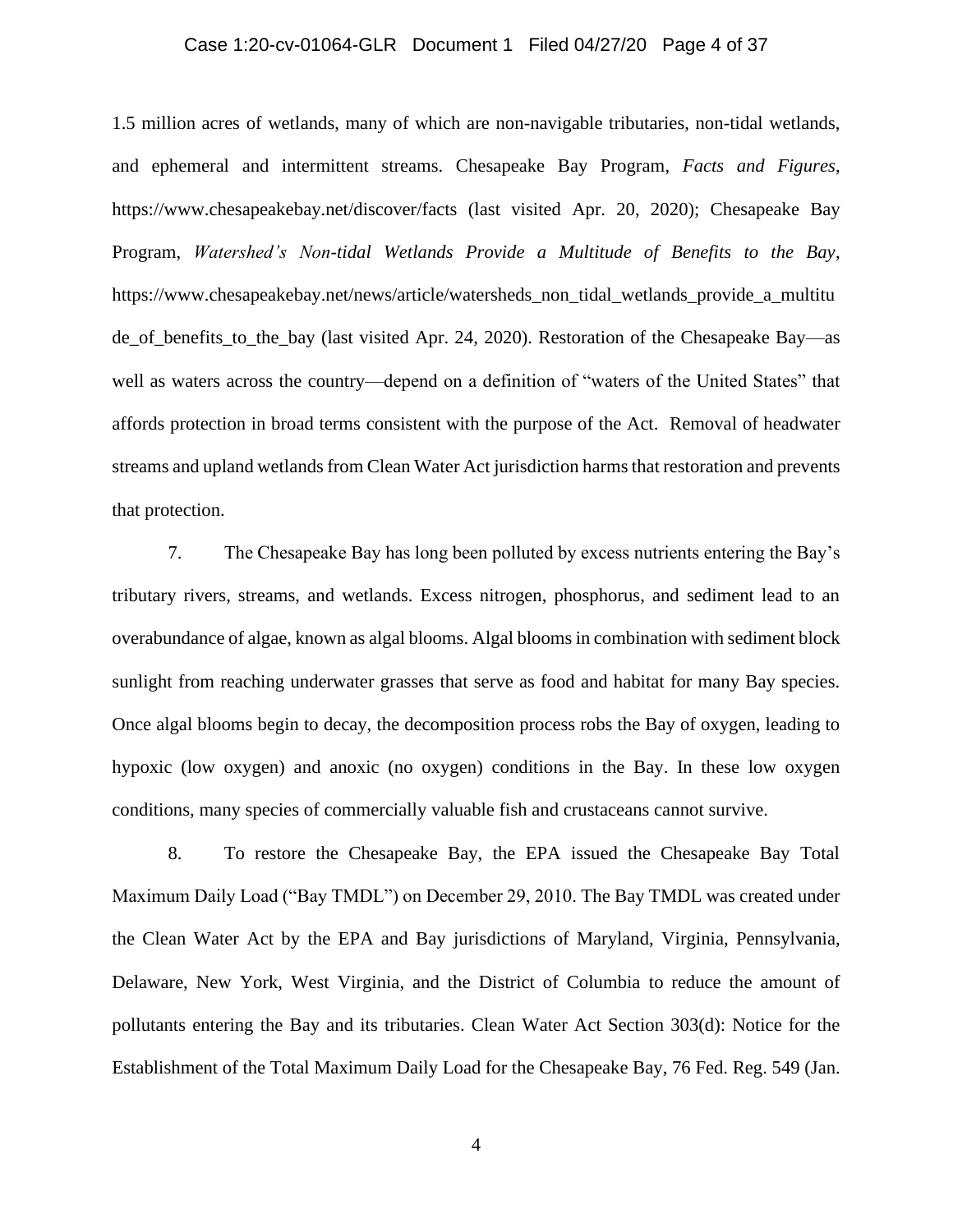## Case 1:20-cv-01064-GLR Document 1 Filed 04/27/20 Page 5 of 37

5, 2011). The Bay TMDL set watershed wide limits on the amount of nitrogen, phosphorus, and sediment that could enter the Bay and its tributaries while still meeting the water quality standards set for the Chesapeake Bay. See EPA, Chesapeake Bay Total Maximum Daily Load for Nitrogen, Phosphorus, and Sediment (Dec. 29, 2010), [https://www.epa.gov/chesapeake-bay](https://www.epa.gov/chesapeake-bay-tmdl/chesapeake-bay-tmdl-document)[tmdl/chesapeake-bay-tmdl-document](https://www.epa.gov/chesapeake-bay-tmdl/chesapeake-bay-tmdl-document) ("Bay TMDL"); Bay TMDL Executive Summary, ES-1, [https://www.epa.gov/sites/production/files/2014-](https://www.epa.gov/sites/production/files/2014-12/documents/bay_tmdl_executive_summary_final_12.29.10_final_1.pdf)

[12/documents/bay\\_tmdl\\_executive\\_summary\\_final\\_12.29.10\\_final\\_1.pdf.](https://www.epa.gov/sites/production/files/2014-12/documents/bay_tmdl_executive_summary_final_12.29.10_final_1.pdf) It is CBF's mission to save the Chesapeake Bay, by defending Bay TMDL and ensuring compliance with its terms through each state's Watershed Implementation Plan (together the Blueprint).

9. To create the Chesapeake Bay TMDL, the entire Chesapeake Bay watershed was divided into 92 individual segments with assigned waste load allocations and load allocations. Bay TMDL, ES-3; Chapter 9: Chesapeake Bay TMDLs, [https://www.epa.gov/sites/production/files/2014-](https://www.epa.gov/sites/production/files/2014-12/documents/bay_tmdl_executive_summary_final_12.29.10_final_1.pdf)

[12/documents/bay\\_tmdl\\_executive\\_summary\\_final\\_12.29.10\\_final\\_1.pdf](https://www.epa.gov/sites/production/files/2014-12/documents/bay_tmdl_executive_summary_final_12.29.10_final_1.pdf) (providing the nutrient limits for each of the 92 segment TMDLS); Bay TMDL, Appendices Q and R, <https://www.epa.gov/chesapeake-bay-tmdl/chesapeake-bay-tmdl-appendices> (More detailed LAs and WLAs are provided in Appendix Q for annual TMDLs and in Appendix R for daily TMDLs). Waste load allocations are numeric pollutant limits assigned to a specific body of water for pollution coming from point sources, i.e. discrete conveyances of pollutants from permitted entities like waste water treatment plants, municipal separate storm sewer system ("MS4") permits, National Pollution Discharge Elimination System ("NPDES") permits, and dredge and fill permits. 40 C.F.R. § 130.2(h). Load allocations are numeric pollutant limits assigned to nonpoint sources of pollutants, including agricultural and stormwater runoff. 40 C.F.R. § 130.2(g). Meeting the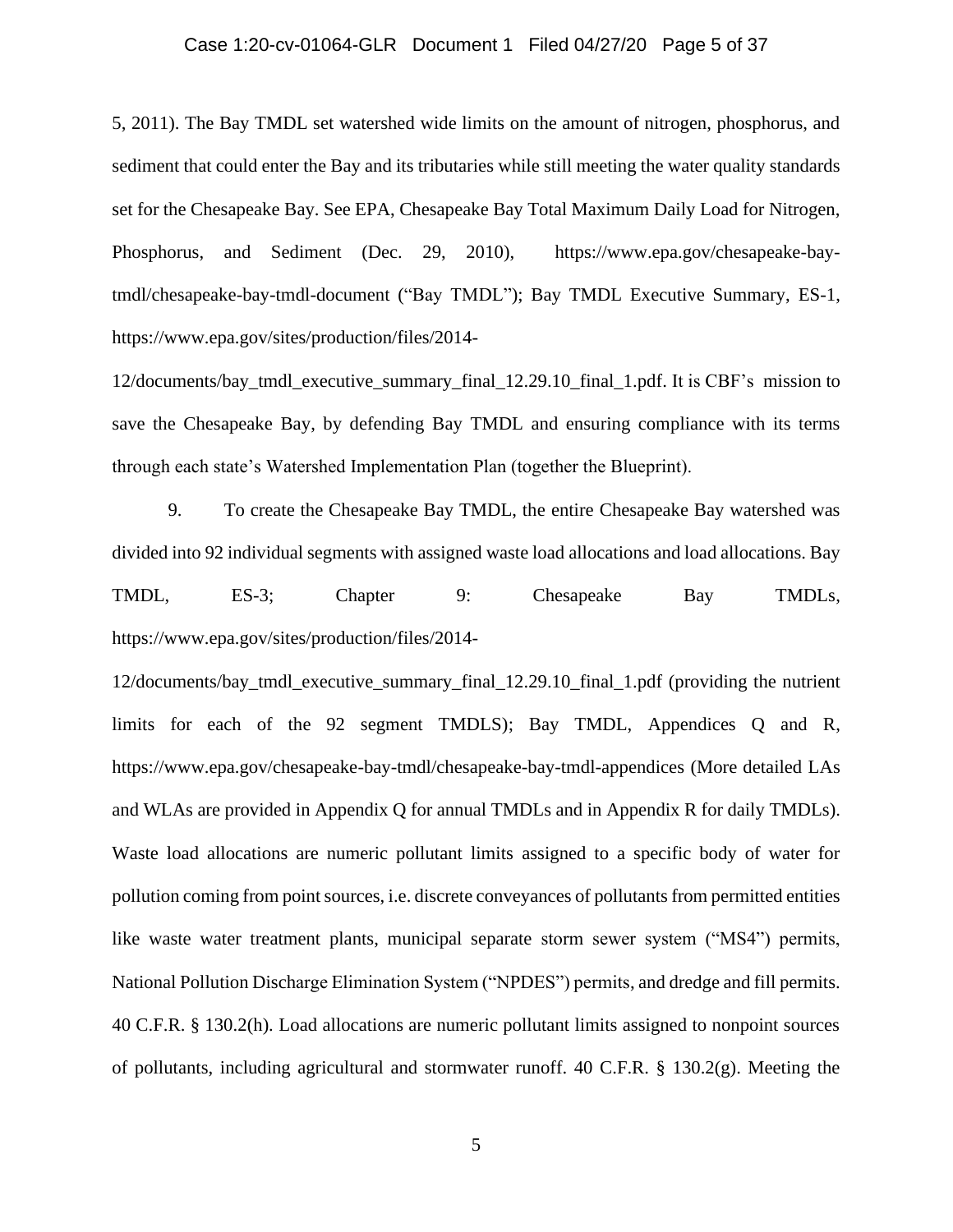#### Case 1:20-cv-01064-GLR Document 1 Filed 04/27/20 Page 6 of 37

waste load allocations and load allocations for each of the 92 segments is essential to the recovery of the Chesapeake Bay and achieving the commitments of the Bay TMDL. Removing headwater streams and adjacent wetlands from coverage under the Clean Water Act also removes those waters from coverage under the TMDL, which lessens the ability of the Bay jurisdictions to meet the requirements of the Bay TMDL.

10. The permitting provisions of the Clean Water Act are key to achieving the goals of the Bay TMDL, and the Final Rule reduces the number of water bodies protected by the permitting sections of the Act. For example, the 2015 Clean Water Rule expressly protected tributaries to rivers as jurisdictional waters, and extended protections to Delmarva Bays (seasonal freshwater wetlands) and pocosins (a wetland bog with sandy, peat soil) that have a significant nexus to navigable waters. Clean Water Rule, 80 Fed. Reg. at 37,071. Thousands of Delmarva Bays and pocosins dot the Delaware, Maryland, and Virginia peninsula. The Final Rule removes protections for these waters, as well as ephemeral streams and non-adjacent wetlands. If the Final Rule is not vacated, a pollution discharger would no longer need a permit to release pollutants into or dredge and fill these waters. As a result, the area of the watershed covered by discharge permits will be greatly reduced, leading to more harmful pollution entering the Bay and its tributaries, which impacts the success of the Blueprint.

11. The 2014 Chesapeake Bay Watershed Agreement, a multi-jurisdictional agreement signed by the watershed jurisdictions and federal agencies, recommitted the Bay jurisdictions and EPA to meeting the goals of the Bay TMDL. *See* Chesapeake Bay Watershed Agreement, at 16. The Chesapeake Bay Watershed Agreement identifies wetlands as habitat to be protected: the Vital Habitats goal directs the creation or reestablishment of 85,000 acres of tidal and non-tidal wetlands and enhancing the function of an additional 150,000 acres of degraded wetlands by 2025. *Id*. at 5.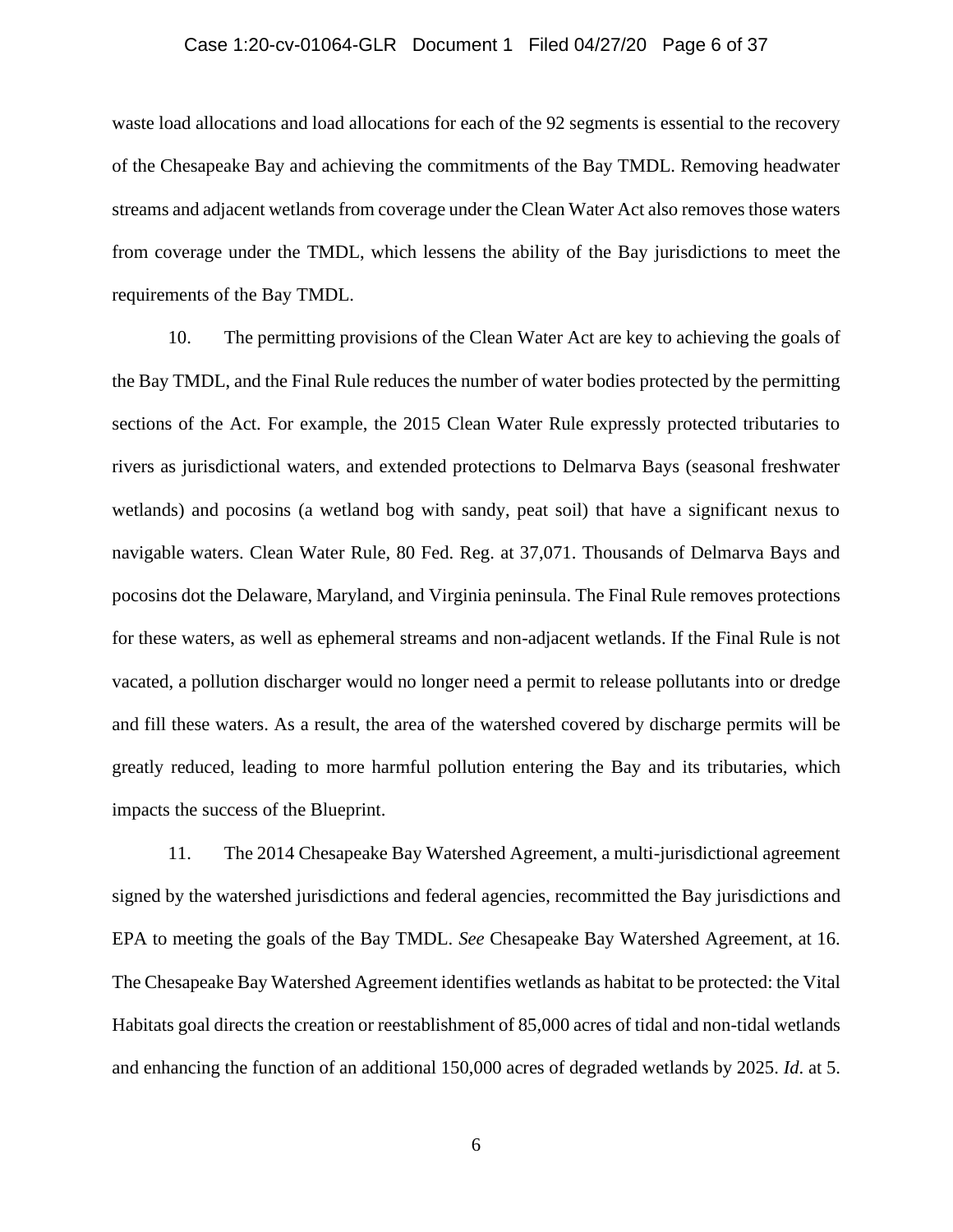#### Case 1:20-cv-01064-GLR Document 1 Filed 04/27/20 Page 7 of 37

The Healthy Watersheds goal also recognized that many small watershed—likely comprised of headwater streams and healthy wetlands—are currently healthy but "at risk of degradation as the demand for local lands and resources increases." *Id*. at 9. The Chesapeake Bay Watershed Agreement directed that "100 percent of state-identified currently healthy waters and watersheds remain healthy." *Id*. Because the Final Rule eliminates federal and, in some cases, state statutory protections for such waters, it will harm the ability of the Bay jurisdictions, including EPA, from meeting the commitments of the Chesapeake Bay Watershed Agreement.

12. The Agencies arbitrarily issued the Final Rule, contrary to the plain language of the Clean Water Act, the legislative history, and the controlling case law.

13. The Agencies arbitrarily issued the Final Rule by rejecting the consensus of the scientific community with no evidence to support their contrary position.

14. The Agencies arbitrarily issued the Final Rule by failing to analyze the environmental impacts of removing waters and wetlands from protection under the Clean Water Act.

15. Therefore, Chesapeake Bay Foundation, Inc. and ShoreRivers jointly request this court to issue an injunction to prevent the Final Rule from taking effect and vacate the Final Rule, as its issuance was arbitrary, capricious, an abuse of discretion and not in accordance with the law. 5 U.S.C. § 706(2)(A).

#### **JURISDICTION AND VENUE**

16. This action is brought pursuant to the judicial review provisions of the Administrative Procedure Act, 5 U.S.C. §§701-706, which waive the defendant's sovereign immunity. This Court has jurisdiction over the plaintiff's claims under 28 U.S.C. § 1331 (federal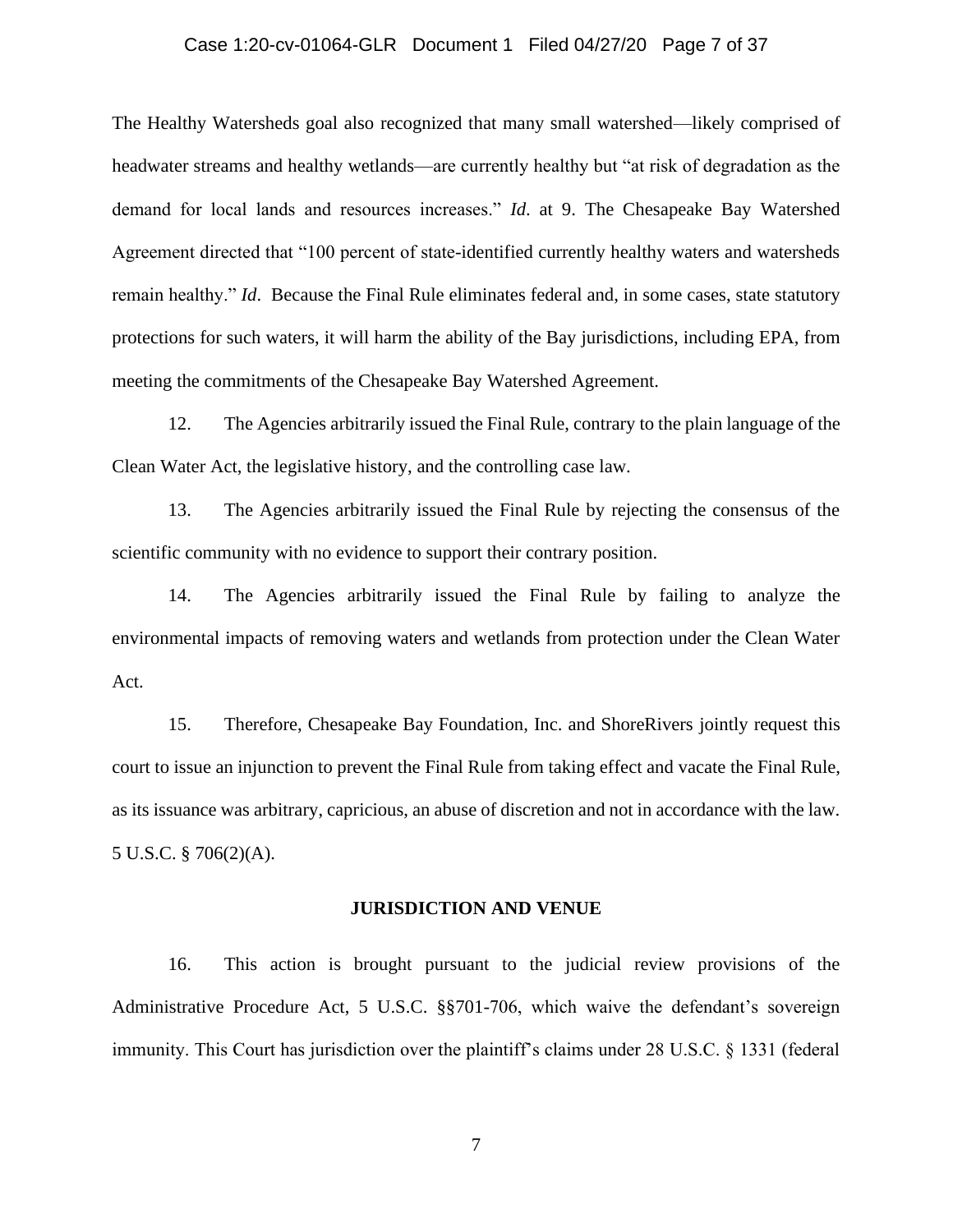#### Case 1:20-cv-01064-GLR Document 1 Filed 04/27/20 Page 8 of 37

question) and may issue a declaratory judgement and further relief pursuant to 5 U.S.C. § 706 and 28 U.S.C. §§2201 and 2202.

17. Venue is proper in this District under 28 U.S.C. § 1391(e)(1) and local rules because plaintiffs Chesapeake Bay Foundation and ShoreRivers reside within this District.

## **PLAINTIFFS**

18. The plaintiff organizations in this case, as well as their members, are committed to protecting "the chemical, physical, and biological integrity of the Nation's waters[,]" specifically the Chesapeake Bay and the tributaries and wetlands in the watershed. 33 U.S.C. § 1251(a).

19. Plaintiff Chesapeake Bay Foundation, Inc. (CBF) is a 501(c)(3) non-profit organization committed to saving the Bay and keeping it saved, through the implementation of the Chesapeake Bay TMDL. CBF represents more than 300,000 members and e-subscribers across the country, and has offices in Annapolis and Easton, Maryland; Richmond and Virginia Beach, Virginia; Harrisburg, Pennsylvania; and the District of Columbia. For over 50 years, CBF has been working to restore the Chesapeake Bay and its tributary rivers and streams. CBF scientists and legal staff monitor the administration of the Clean Water Act as it relates to the health of the Chesapeake Bay.

20. CBF and local stakeholders sued EPA to require it to develop the Chesapeake Bay TMDL. *Fowler v. EPA*, No. 1:09-C-00005-CKK, 2009 U.S. Dist. LEXIS 132084 (D.D.C. 2009). This matter resulted in a settlement agreement with the United States requiring EPA to, among other things, issue the Chesapeake Bay Total Maximum Daily Load by December 31, 2010.

21. CBF participated extensively in the development of the Chesapeake Bay TMDL and the development of the Bay jurisdictions' three Watershed Implementation Plans. The TMDL required the Bay jurisdictions to develop watershed implementation plans that explained how the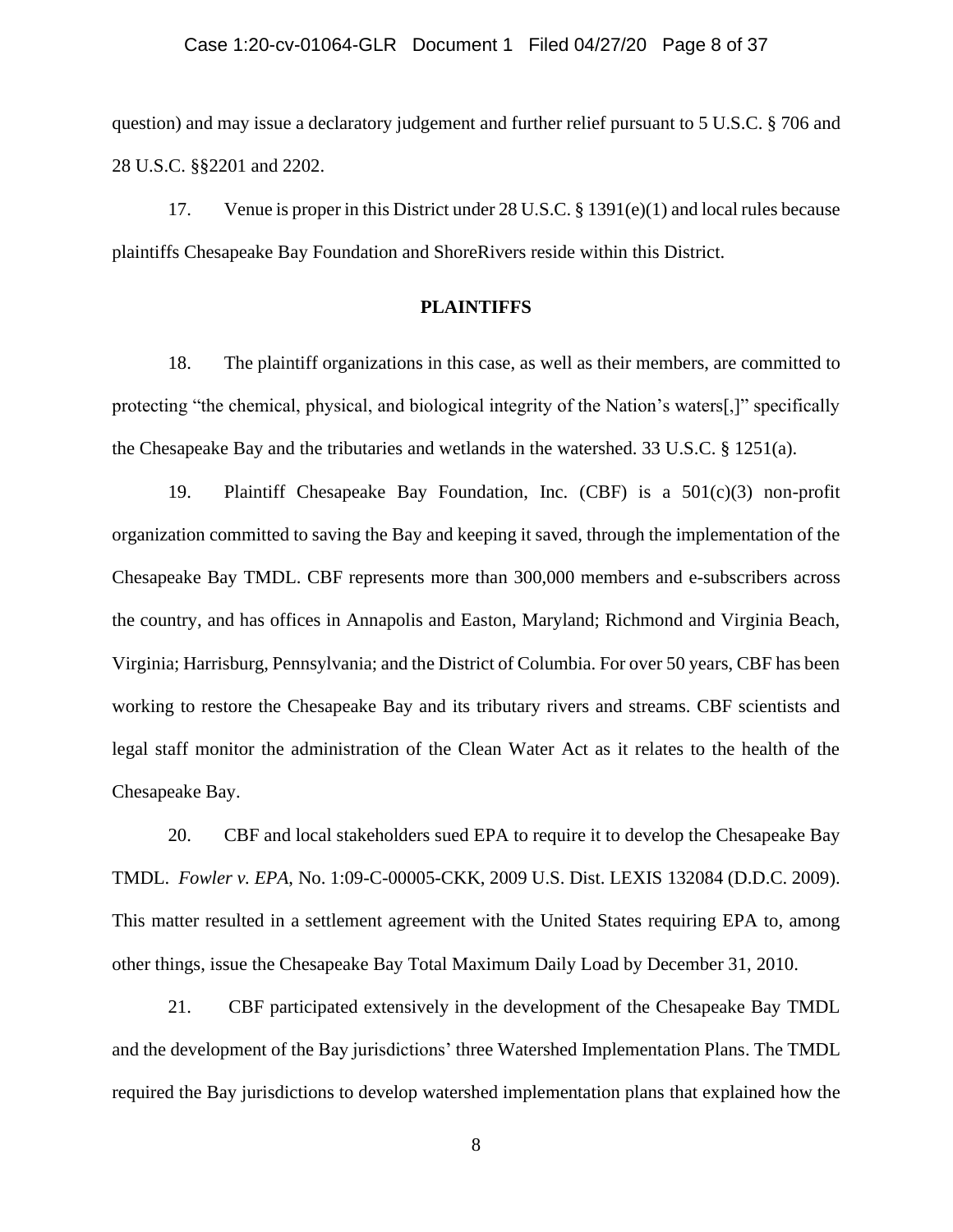#### Case 1:20-cv-01064-GLR Document 1 Filed 04/27/20 Page 9 of 37

jurisdictions would meet the waste load and load allocations established in the TMDL. *See supra* ¶¶ 8–9. CBF continues to participate in efforts to implement and refine the Blueprint throughout the Bay watershed. The Blueprint presents the best example of cooperative federalism working towards the goal of restoring the Bay. However, the Blueprint goals will only be met if the Clean Water Act is properly interpreted and enforced, not weakened. The Final Rule harms the interests of CBF and its members by reducing the scope of federal jurisdiction of the Clean Water Act.

22. CBF as an organization is harmed by the Final Rule. CBF has spent millions of dollars restoring waterways; advocating at the local, state, and federal level for clean water protections; educating students and teachers about the value of the Chesapeake Bay and its tributaries; and filing legal actions in state and federal courts in support of water quality protections and the preservation of wetlands. The Final Rule removes from protection certain waters found within the Bay watershed, e.g., ephemeral headwater streams, Delmarva Bays and pocosins, and non-adjacent wetlands. The Final Rule subjects these waters to possible destruction or degradation, which will also harm water quality in the Chesapeake Bay.

23. CBF operates its Education Department throughout the watershed, taking students and teachers on trips to immerse classes in Bay ecology, and learn about the threats facing its recovery. CBF spends over \$4 million a year on education programming throughout the Bay watershed. CBF educators lead students and teachers on trips in wetlands areas, headwater streams, and other seasonal waters and wetlands to investigate macroinvertebrates and conduct water quality sampling. Polluted waters significantly affect the efficacy of these education trips. When waters are polluted educators and students limit contact with the water, thereby hampering the ability of students to investigate a given waterbody. Reducing the scope of the Clean Water Act's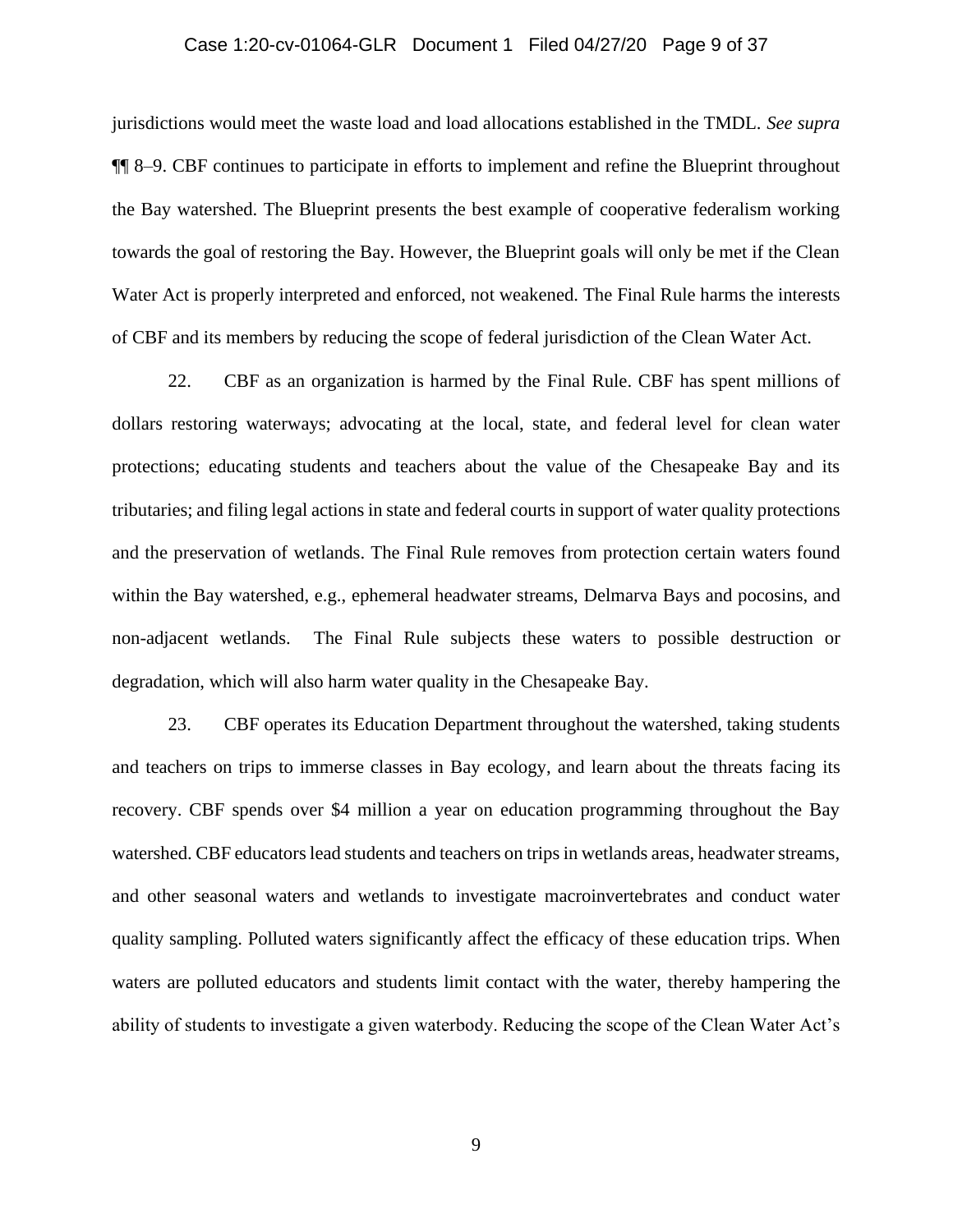#### Case 1:20-cv-01064-GLR Document 1 Filed 04/27/20 Page 10 of 37

jurisdiction harms CBF's education department. The potential for increased pollution resulting from this rule will hamper CBF's education programming and its use of local waterways.

24. The activities of CBF's Environmental Protection and Restoration Department are also harmed by the Final Rule. CBF conducts extensive restoration projects throughout the Bay watershed, included tree plantings to create streamside buffers and wetlands restoration projects. These restoration programs cost over a million dollars each year. Many of these stream plantings occur in areas where streams run through farms. These restoration efforts will be negatively impacted if waterbodies loose protection under the Clean Water Act. Restoration projects will become less effective if the surrounding water bodies are polluted. Decisions over where to install best management practices (or "BMPs") and other restoration projects may change if water bodies are no longer protected by the Clean Water Act.

25. CBF works across the watershed restoring wetlands and ephemeral or intermittent streams to reduce pollution entering the Bay's tributaries. For example, CBF restored wetlands on the Old Naval Academy dairy farm in Odenton, Maryland, which improved the ability of the wetlands to filter sediment and nutrient pollution and reduce erosive runoff velocities. CBF members and volunteers participated with CBF staff in planting vegetation associated with this project.

26. In Virginia, CBF is working with a farm in Augusta County to remove livestock from a spring branch that originates on the property, as well as all the surface water flowing through the property. CBF is providing financial assistance for the project through the South River/ Christians Creek 319 TMDL program. This program will provide a well, watering system for the livestock, and will install fencing to remove livestock access from all surface water. In total, this project will restore 6.8 acres of riparian forested buffer.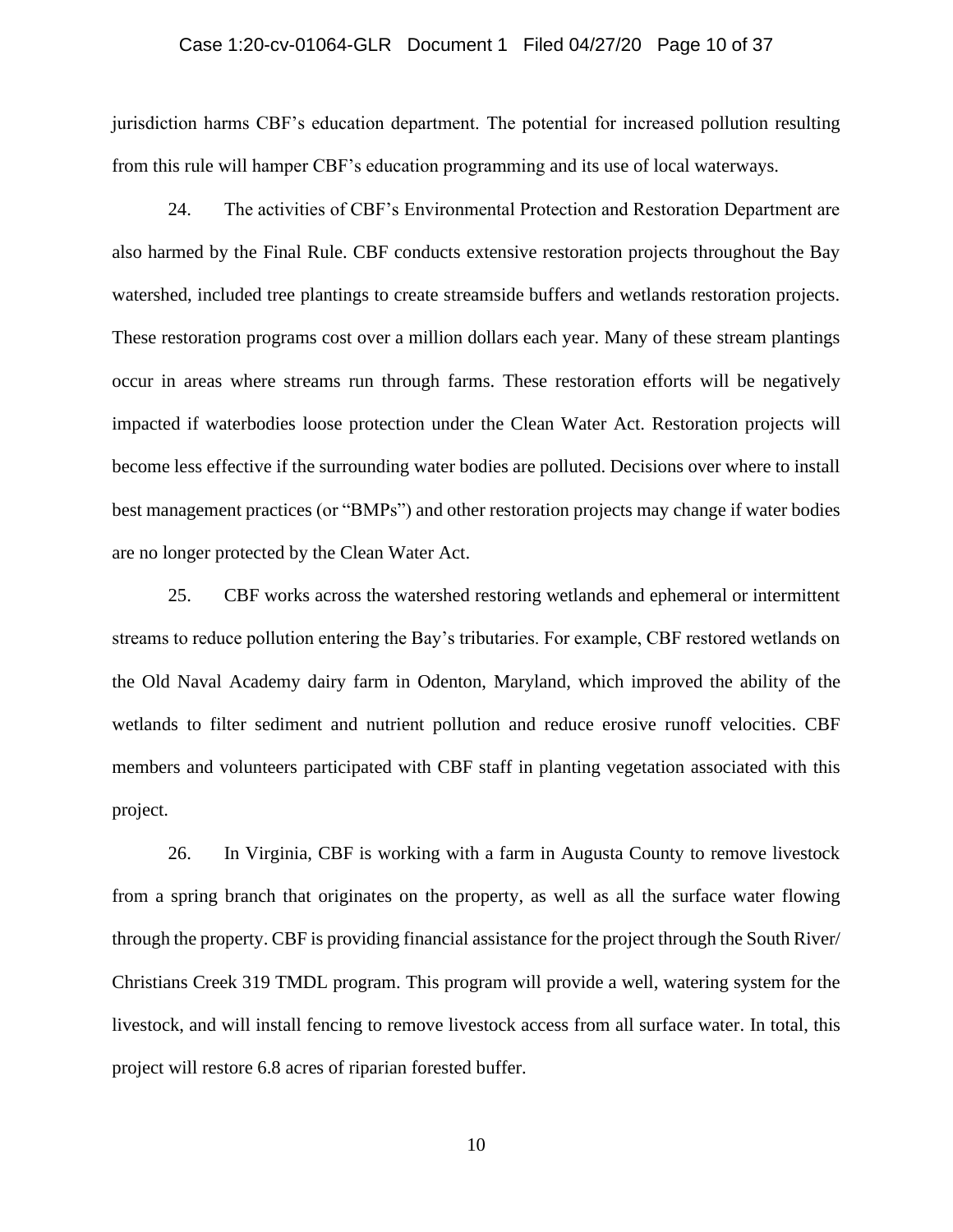#### Case 1:20-cv-01064-GLR Document 1 Filed 04/27/20 Page 11 of 37

27. CBF has been working since 2018 on a farm in Winchester, Virginia to help implement a Conservation Plan. With financial help from CBF, the farm is now installing a system of fences and water supply features that will allow them to raise animals without allowing their livestock to access the farm's streams and wetlands. When completed, their new system of BMPs will help protect 13 acres of wetlands and headwater stream riparian buffers.

28. The Final Rule harms CBF's restoration work by weakening protections for wetlands and ephemeral streams, thereby threatening the efficacy of restoration projects across the Bay watershed.

29. CBF members will be harmed if the Final Rule is upheld. CBF's members from across the country live near and recreate in waters of the United States and their tributaries or nearby wetlands. CBF members enjoy swimming, kayaking, boating, sailing, fishing, crabbing, bird watching, and other aesthetic and recreational pursuits in the waters of the Chesapeake Bay, its rivers and streams, and wetlands. Some of these members own property with waters that will no longer be protected by the Clean Water Act. These members are fearful that the decision to remove protections for local waterways, including tributary streams and wetlands located within the Bay watershed, will lead to increased pollution in these waterways. The Final Rule therefore harms their use and interest in the Bay's waters.

30. The Bay is an economic engine in the region, supporting robust fishing and aquaculture industries, as well as recreation and tourism industries. A compromised Bay threatens the health of those industries, and the members who rely on those industries for their income.

31. Plaintiff ShoreRivers is a  $501(c)(3)$  non-profit organization whose mission is to protect and restore Eastern Shore waterways through science-based advocacy, restoration, and education. ShoreRivers is headquartered in Easton, Maryland. ShoreRivers represents more than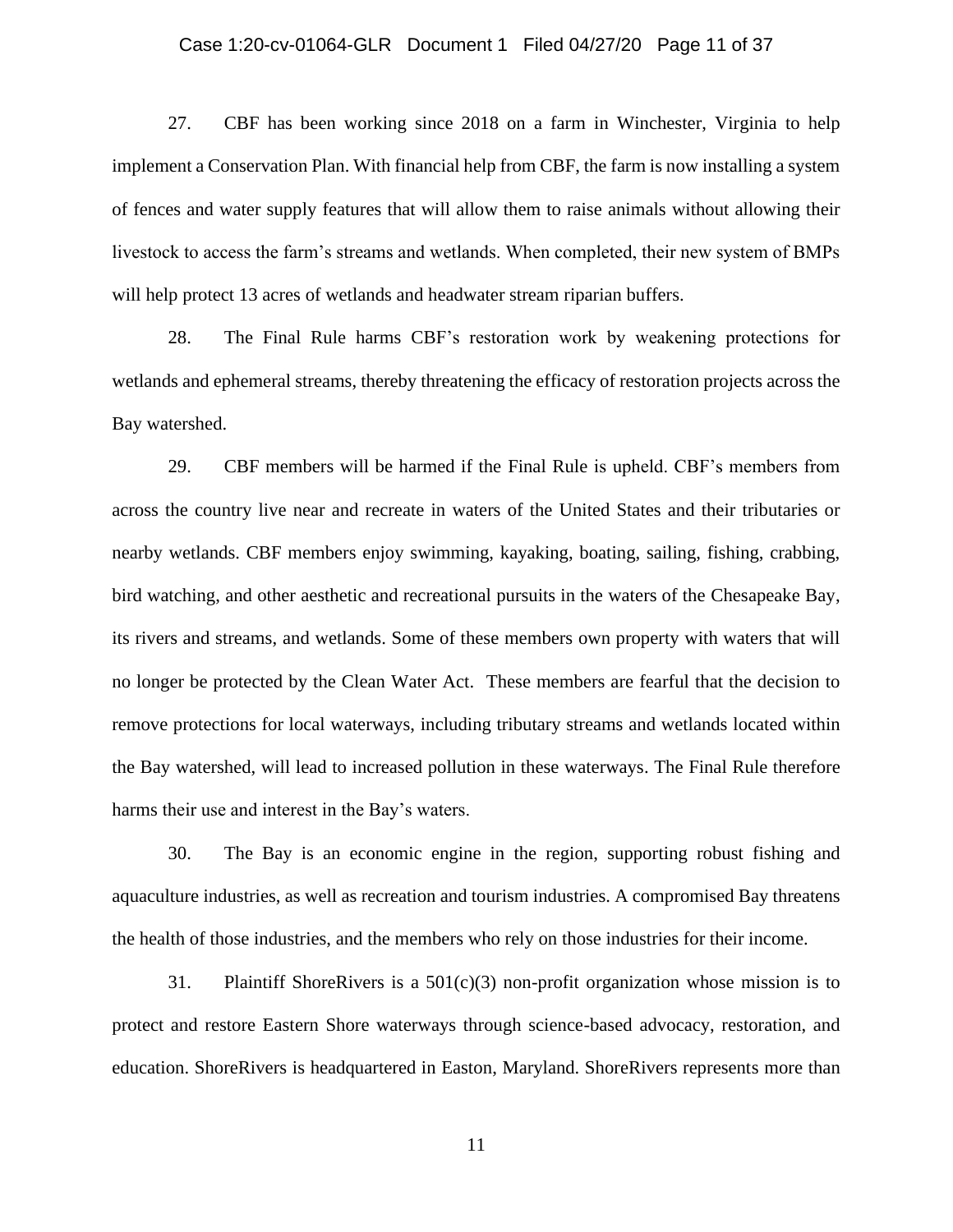## Case 1:20-cv-01064-GLR Document 1 Filed 04/27/20 Page 12 of 37

3,500 members and supporters across the Eastern Shore. ShoreRivers has a dedicated staff of educators, scientists, restoration specialists, and advocates that focus on policies and projects that improve the health of rivers on the Delmarva peninsula. ShoreRivers staff includes four Riverkeepers who regularly patrol and monitor waterways in the Eastern Shore: the Chester Riverkeeper, the Choptank Riverkeeper, the Miles/Wye Riverkeeper, and the Sassafras Riverkeeper.

32. ShoreRivers conducts extensive restoration work across the Delmarva peninsula in order to reduce the pollution entering local waterbodies. As of 2019, ShoreRivers installed 131 pollution reduction projects across the Eastern Shore. These restoration projects are aimed at reducing the amount of sediment and nutrients entering waterways on the Delmarva peninsula, and are threatened by the weakening of the Clean Water Act's protections. The Final Rule will harm ShoreRivers and its efforts to restore local waterways on the Delmarva Peninsula.

33. ShoreRivers' members are harmed by the Final Rule. These members enjoy swimming, kayaking, boating, sailing, fishing, crabbing, bird watching, and other aesthetic and recreational pursuits in rivers, streams and wetlands on the Delmarva Peninsula that will be impacted by the rule. Members also own property with streams and wetlands at risk of losing protection under the Clean Water Act and are concerned that pollution upstream may harm water quality on their property. Members also rely on clean water for their livelihood, through aquaculture operations on the Eastern Shore. These endeavors are threatened by the removal of streams and wetlands from Clean Water Act protections and the resulting negative effects on downstream water quality.

34. ShoreRivers' members participate in water quality monitoring on all four of the major rivers on the Eastern Shore—the Chester, Choptank, Miles/Wye, and Sassafras river and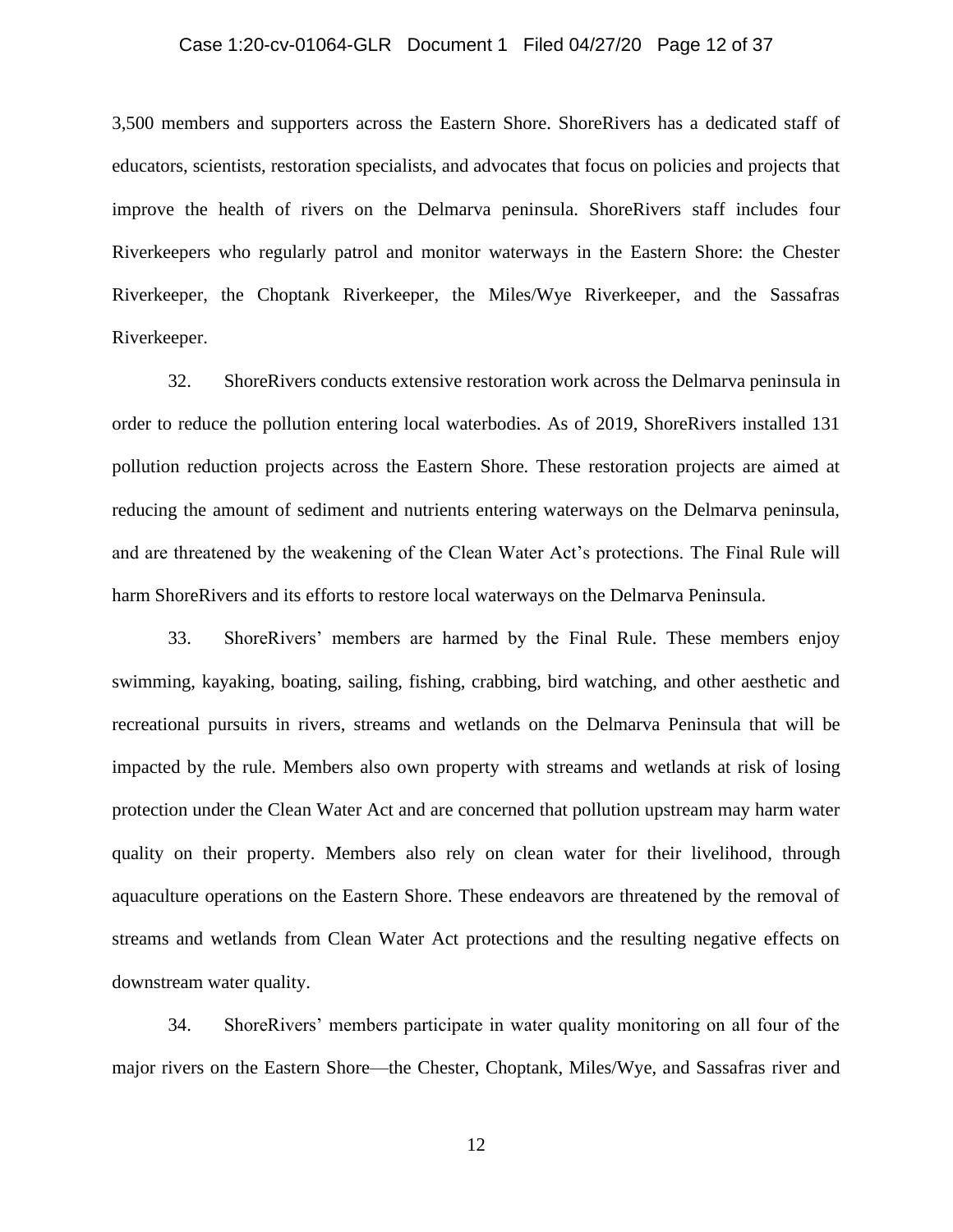#### Case 1:20-cv-01064-GLR Document 1 Filed 04/27/20 Page 13 of 37

their creeks and tributary streams—as part of an extensive army of volunteer citizen scientists. ShoreRivers' members care about local water quality and are harmed by the decision to remove protections for local waterways, including tributary streams and wetlands.

#### **DEFENDANTS**

35. Defendant Andrew Wheeler, signer of the Final Rule, is sued in his official capacity as the Administrator of the United States Environmental Protection Agency.

36. Defendant United States Environmental Protection Agency ("EPA") is the federal agency charged with implementing the majority of the Clean Water Act. The mission of the EPA is to protect human health and the environment. The EPA should work to ensure that "Americans have clean air, land and water; … efforts to reduce environmental risks are based on the best available scientific information; [and f]ederal laws protecting human health and the environment are administered and enforced fairly, effectively and as Congress intended[.]" EPA, *Our Mission and What We Do*,<https://www.epa.gov/aboutepa/our-mission-and-what-we-do> (last visited Apr. 20, 2020). The EPA is a signatory to the Chesapeake Bay Watershed Agreement, issued the Chesapeake Bay TMDL, and is responsible for its oversight and implementation. 33 U.S.C. §  $1267(g)$ .

37. Defendant Rickey Dale "R.D." James, who signed the Final Rule for the United States Army Corps of Engineers, is sued in his official capacity as Assistant Secretary of the Army (Civil Works).

38. Defendant United States Army Corps of Engineers ("Corps") is the federal agency responsible for the implementation of Section 404 of the Clean Water Act—the permit program for the discharge of dredged and fill material in the waters of the United States. 33 U.S.C. § 1344(a). The Corps is housed within the United States Army, as part of the United States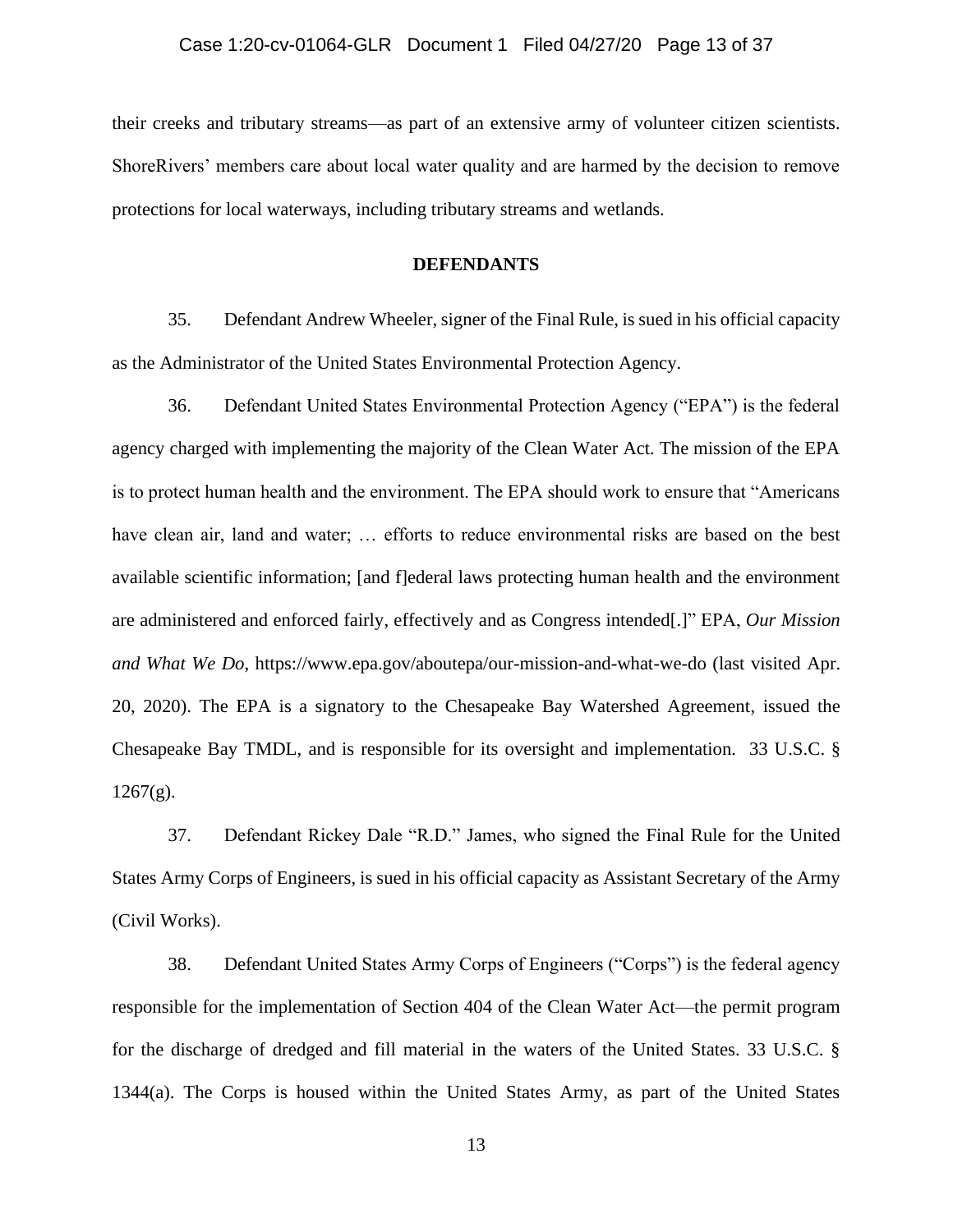Department of Defense. The Corps is subject to the Chesapeake Bay TMDL pursuant to Executive Order 13508 and is a signatory of the Chesapeake Bay Watershed Agreement.

#### **BACKGROUND**

39. For decades prior to the Clean Water Act, despite Congressional efforts, our waters were a dumping ground for waste. In 1972, Congress passed the Clean Water Act, a comprehensive water protection statute "to restore and maintain the chemical, physical, and biological integrity of the Nation's waters." 33 U.S.C.  $\S$  1251(a).

40. Key to the implementation of the Clean Water Act is the prohibition of discharging pollutants into navigable waters or dredging and filling wetlands without a permit to do so. 33 U.S.C. §§ 1342, 1344.

41. The Act defines "navigable waters" as the "waters of the United States, including the territorial seas." 33 U.S.C. § 1362(7). But the Act does not define "waters of the United States." The long-standing definition of "navigable waters" before the 1972 Clean Water Act included only waters that are navigable in fact, meaning the waters are "used, or … susceptible of being used, in their ordinary condition, as highways for commerce, over which trade and travel are or may be conducted in the customary modes of trade and travel on water." *The Daniel Ball*, 77 U.S. 557, 563 (1870).

42. The legislative history of the Clean Water Act illustrates that Congress intended the definition of navigable waters to be broader than the existing definition established by *The Daniel Ball* based solely on navigability. See *United States v. Riverside Bayview Homes*, 474 U.S. 121, 132–33 (1985). According to the Supreme Court,

Protection of aquatic ecosystems, Congress recognized, demanded broad federal authority to control pollution, for '[water] moves in hydrologic cycles and it is essential that the discharge of pollutants be controlled at the source.' S. Rep. No.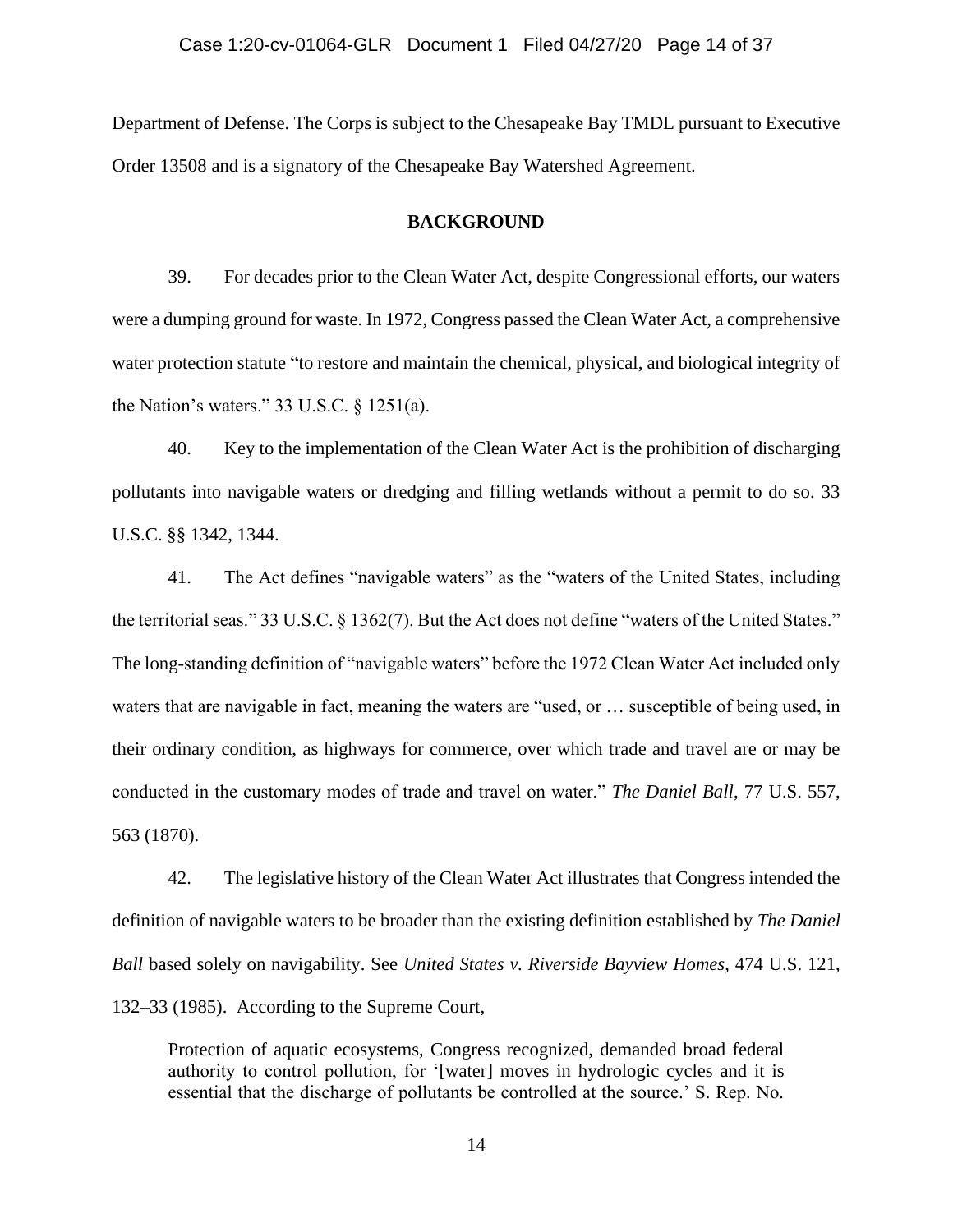92-414, p. 77 (1972). In keeping with these views, Congress chose to define the waters covered by the Act broadly. … the Act's definition of 'navigable waters' as 'the waters of the United States' makes it clear that the term 'navigable' as used in the Act is of limited import. … Congress evidently intended to repudiate limits that had been placed on federal regulation by earlier water pollution control statutes and to exercise its powers under the Commerce Clause to regulate at least some waters that would not be deemed 'navigable' under the classical understanding of the term. See S. Conf. Rep. No. 92-1236, p. 144 (1972); 118 Cong. Rec. 33756-33757 (1972) (statement of Rep. Dingell).

*Id.* 

## *Rapanos* **and Regulatory Uncertainty**

43. Despite the broad definition intended by Congress, the definition of "waters of the United States" repeatedly came before the courts as the Agencies attempted to implement the Clean Water Act permitting programs.

44. The Supreme Court most recently considered the definition of the term "waters of the United States" in *Rapanos v. United States*, 547 U.S. 715 (2006). There, the Court was asked to determine whether non-navigable wetlands lying near drains or ditches that eventually emptied into traditional navigable waters constituted "waters of the United States." *Id*. at 729. The justices failed to come to an agreement, which resulted in the Court issuing a plurality opinion.

45. In the plurality opinion, Justice Scalia proffered an interpretation of the Clean Water Act that would only protect "relatively permanent, standing or continuously flowing bodies of water 'forming geographic features' that are described in ordinary parlance as streams, oceans, rivers, and lakes." *Id.* at 739 (internal quotations and alterations omitted). Justice Scalia's interpretation of "waters of the United States" would not include "channels through which waters flows intermittently or ephemerally, or channels that periodically provide drainage for rainfall." *Id.* Justice Scalia went on to state that "wetlands with a continuous surface connection to bodies that are 'waters of the United States' in their own right, so that there is no clear demarcation between 'waters' and wetlands" would be considered jurisdictional under the Act. *Id*. at 739, 742.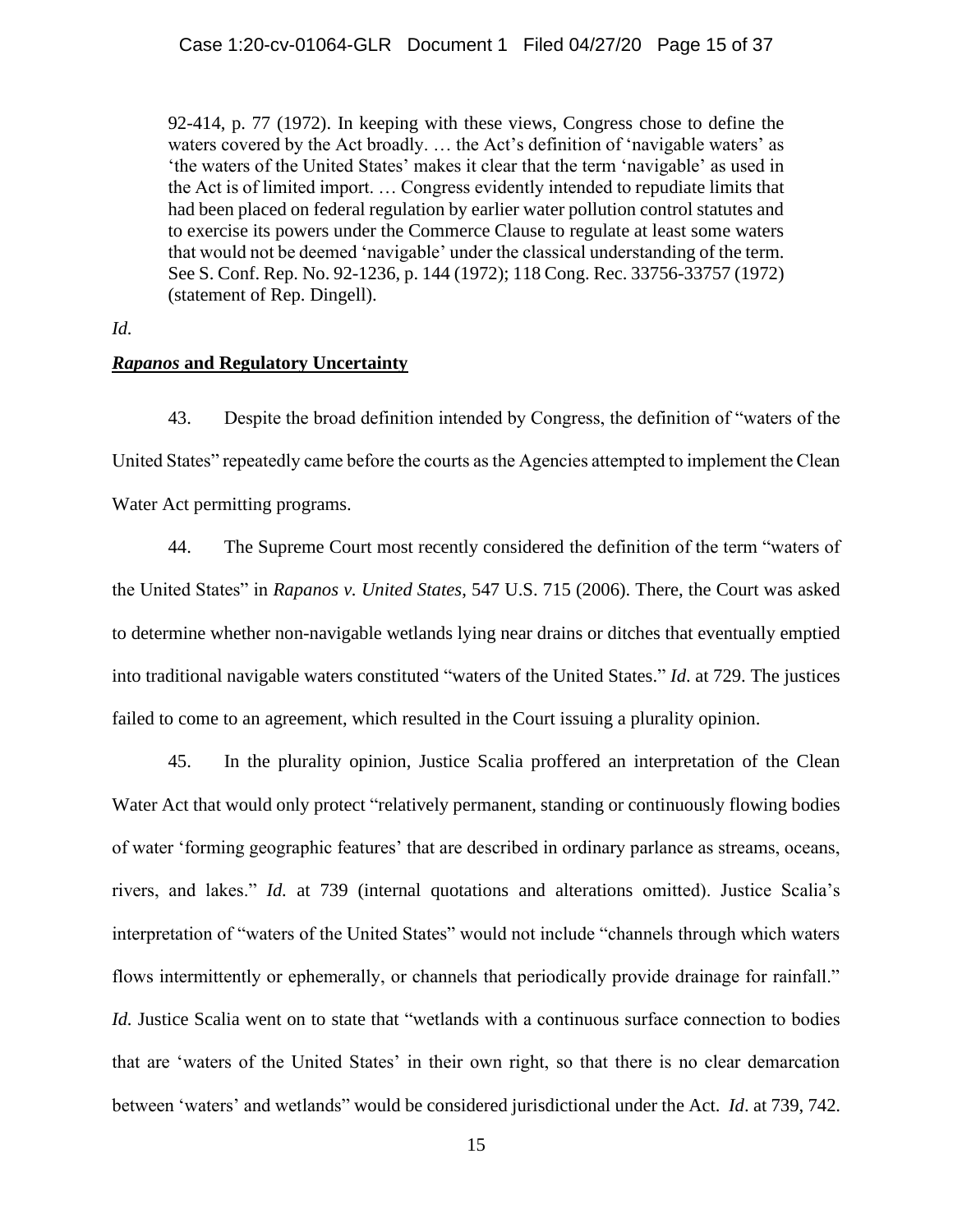## Case 1:20-cv-01064-GLR Document 1 Filed 04/27/20 Page 16 of 37

However, this narrow reading of the Act was rejected by five members of the Court, so it is not controlling.

46. In a concurring opinion, Justice Kennedy concluded that wetlands are "waters of the United States" if the wetlands, "either alone or in combination with similarly situated lands in the region, significantly affect the chemical, physical, and biological integrity of other covered waters more readily understood as 'navigable.'" *Id*. at 780. Justice Kennedy clarified that if the "wetlands' effects on water quality are speculative or insubstantial, they fall outside the zone fairly encompassed by the term 'navigable waters.'" *Id*. Justice Kennedy's decision came to be known as the "significant nexus" test.

47. In the dissenting opinion, Justice Stevens would have conferred jurisdiction over the wetlands under the existing interpretation or using Justice Kennedy's significant nexus test but dissented on the grounds that the existing interpretation in *United States v. Riverside Bayview Homes, Inc.*, 474 U.S. 121 (1985) controlled. *Id.* at 792, 808. Justice Kennedy's significant nexus test has therefore been viewed as the governing opinion to determine jurisdiction under the Clean Water Act.

48. Importantly, Justice Roberts remarked in a concurring opinion that "no opinion command[ed] a majority of the Court on how precisely to read Congress' limits on the reach of the Clean Water Act." *Id*. at 758. This necessitated clarification from the Agencies, attempted first through guidance, and then, through the 2015 Clean Water Rule.

49. In the wake of the *Rapanos* decision, the Agencies issued a guidance memorandum to instruct the regional offices of the agencies on the implementation of the *Rapanos* decision when asserting jurisdiction over waters of the United States. See EPA and Corps, Clean Water Act Jurisdiction Following the U.S. Supreme Court's Decision in *Rapanos v. United States* & *Carabell*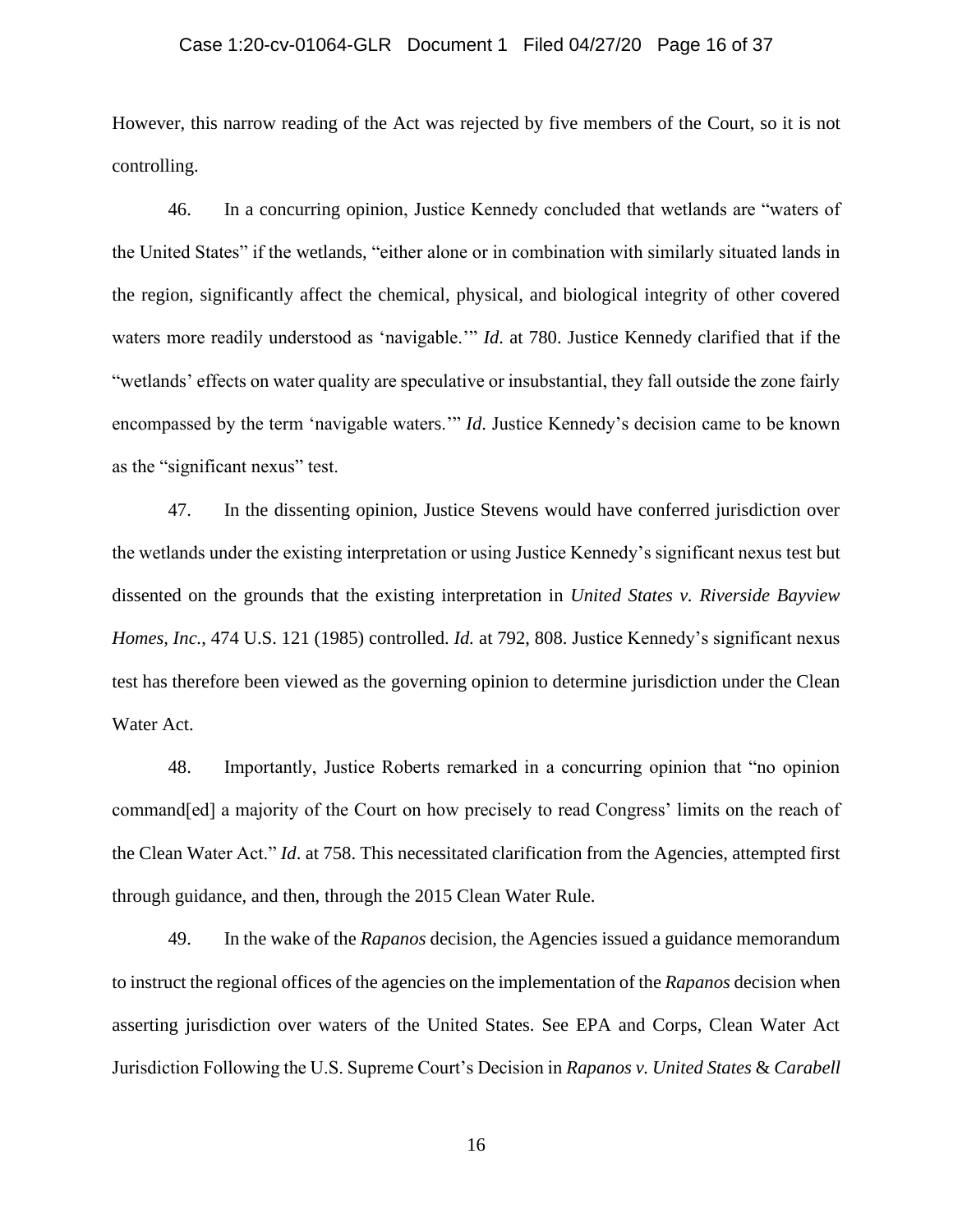## Case 1:20-cv-01064-GLR Document 1 Filed 04/27/20 Page 17 of 37

*v. United States*, [https://www.epa.gov/sites/production/files/2016-](https://www.epa.gov/sites/production/files/2016-04/documents/rapanosguidance6507.pdf) [04/documents/rapanosguidance6507.pdf](https://www.epa.gov/sites/production/files/2016-04/documents/rapanosguidance6507.pdf) (last visited Apr. 20, 2020). The memorandum stated that the agencies would assert jurisdiction over traditional navigable waters, wetlands adjacent to traditional navigable waters, relatively permanent non-navigable tributaries of traditional navigable waters, and wetlands that abut non-navigable tributaries. *Id*. at 1. The agencies would undertake a significant nexus analysis to determine jurisdiction of non-navigable tributaries that are not relatively permanent, wetlands adjacent to non-navigable tributaries that are not relatively permanent, and wetlands adjacent to but that do not directly abut a relatively permanent nonnavigable tributary. *Id*.

50. While the Agencies provided guidance on the implementation of the Clean Water Act post-*Rapanos*, the interpretation of "waters of the United States" was still uncertain. The guidance document was expressly not a regulation, furthering the need for the Agencies to promulgate binding regulations defining "waters of the United States."

#### **The Clean Water Rule**

51. In response to the *Rapanos* decision and the resulting guidance, the Agencies developed the Clean Water Rule. Clean Water Rule, 80 Fed. Reg. at 37,054. The Clean Water Rule interpreted the Clean Water Act to "cover those waters that require protection in order to maintain the chemical, physical, or biological integrity of traditional navigable waters, interstate waters, and the territorial seas." *Id.* at 37,055. The Clean Water Rule included protections for ephemeral streams, so long as they met the definition of "tributary" with defined beds and banks, and adjacent or neighboring wetlands within certain distances of navigable waters or their floodplain. *Id.* at 37,058.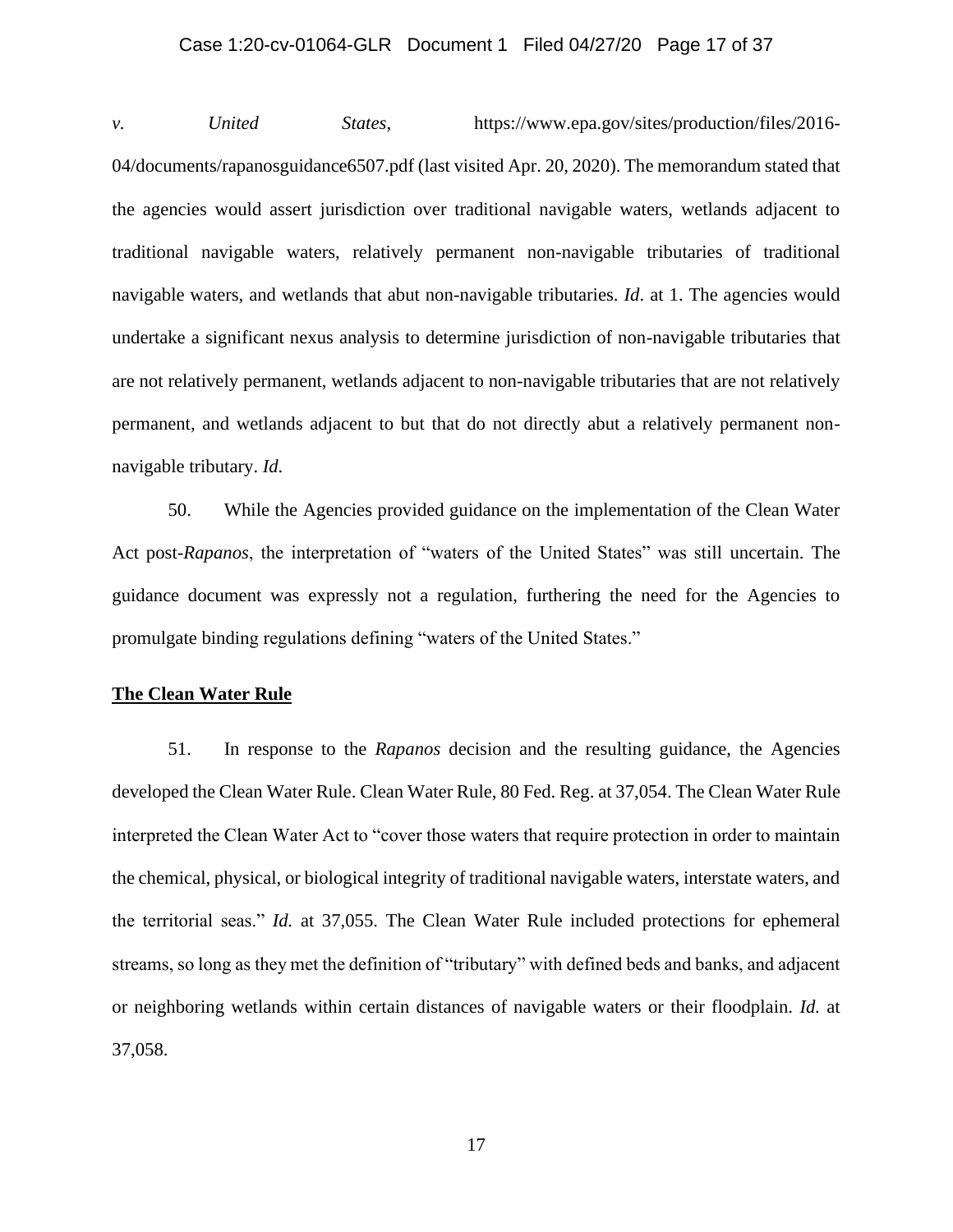## Case 1:20-cv-01064-GLR Document 1 Filed 04/27/20 Page 18 of 37

52. To develop the Clean Water Rule, the Agencies conducted an extensive review of over a thousand peer-reviewed scientific papers that addressed the connectivity of aquatic resources and effects on downstream waters, in order to understand whether a significant nexus exists. Proposed Rule, Definition of "Waters of the United States" Under the Clean Water Act, 79 Fed. Reg. 22,188, 22,222 (Apr. 21, 2014). The resulting report, *Connectivity of Streams and Wetlands to Downstream Waters: A Review and Synthesis of the Scientific Evidence*, underwent extensive peer review and public comment, including review by EPA's Scientific Advisory Board. EPA, *Connectivity of Streams and Wetlands to Downstream Waters: A Review and Synthesis of the Scientific Evidence* (2013) (hereinafter "Connectivity Report"); Proposed Clean Water Rule, 79 Fed. Reg. at 22,222.

53. The Connectivity Report came to a series of conclusions that served as the scientific underpinnings for the Clean Water Rule. First, streams and intermittent waters have a strong influence on the character and function on downstream waters. *Id.* at 22,222; Connectivity Report, at ES-2. In the proposed rule, the EPA found that "all tributary streams, including perennial, intermittent, and ephemeral streams, are *chemically, physically, and biologically connected* to downstream rivers via channels and associated alluvial deposits where water and other materials are concentrated, mixed, transformed, and transported." 79 Fed. Reg. at 22,222 (emphasis added). Second, EPA found that wetlands and open waters in riparian areas and floodplains "are chemically, physically, and biologically connected with rivers" and contribute to transport of organic matter, removal of excess nutrients, provide nursery habitat, and serve as sinks that retain floodwaters, sediment, nutrients, and contaminants that would otherwise harm downstream water quality. *Id.* at 22,223. Third, wetlands not in floodplains (vernal pools, prairie potholes, playa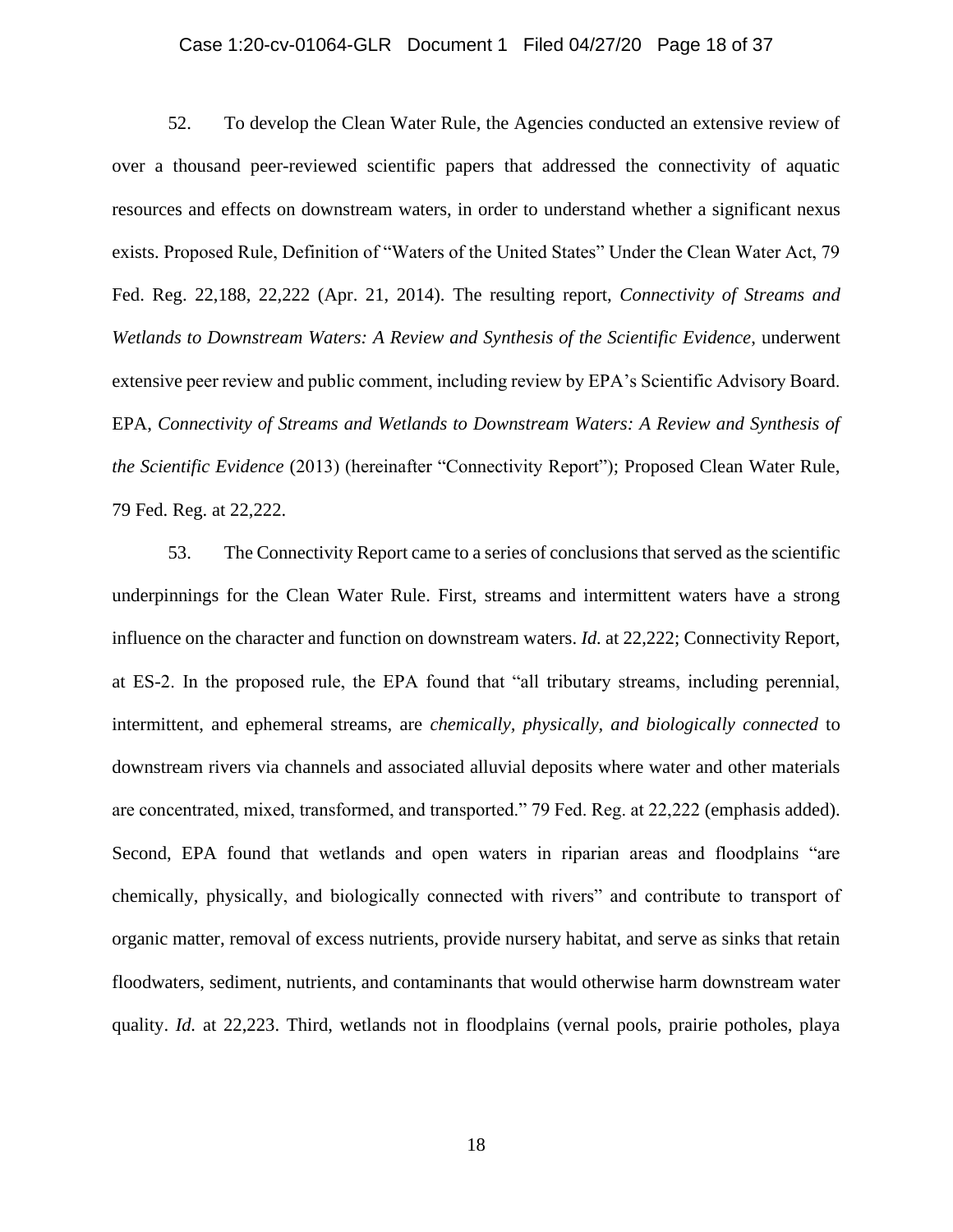### Case 1:20-cv-01064-GLR Document 1 Filed 04/27/20 Page 19 of 37

lakes) benefit downstream water quality through floodwater storage, nutrient retention and transformation, and groundwater recharge. *Id*.

54. Relying on the extensive scientific evidence developed during the rulemaking process, the Agencies finalized the Clean Water Rule on June 29, 2015. The Clean Water Rule established three categories of waters to determine coverage under the Clean Water Act: (1) waters that are jurisdictional in all instances, (2) waters that are never jurisdictional, and (3) other waters that are only jurisdictional if there is a significant nexus to a jurisdictional water. Clean Water Rule, 80 Fed. Reg. at 37,058–59.

55. The Clean Water Rule defined jurisdictional waters, consistent with *Rapanos*, to include traditionally navigable waters, interstate waters, and territorial seas, along with impoundments of such waters. *Id.* at 37,057–58. Tributaries were also included as jurisdictional when they contribute to flow of a primary water with a bed, banks, and an ordinary high-water mark. *Id.* at 37,058. Tributaries were included because those waters "play an important role in the transport of water, sediments, organic matter, nutrients, and organisms to downstream waters." *Id.* The Clean Water Rule also included waters adjacent to jurisdictional waters, meaning wetlands, ponds, lakes, oxbows, and similar waters, as jurisdictional. *Id.* The Agencies established a geographic distance marker to establish the boundary of adjacent waters covered under the Clean Water Rule. *Id.*

56. The Clean Water Rule defined a narrow category of other waters that would be subject to a case-specific analysis to determine jurisdiction. The Agencies identified "five types of waters in specific regions of the country that science demonstrates should be subject to a significant nexus analysis and are considered similarly situated by rule because they function alike and are sufficiently close to function together in affecting downstream waters." *Id.* at 37,059. These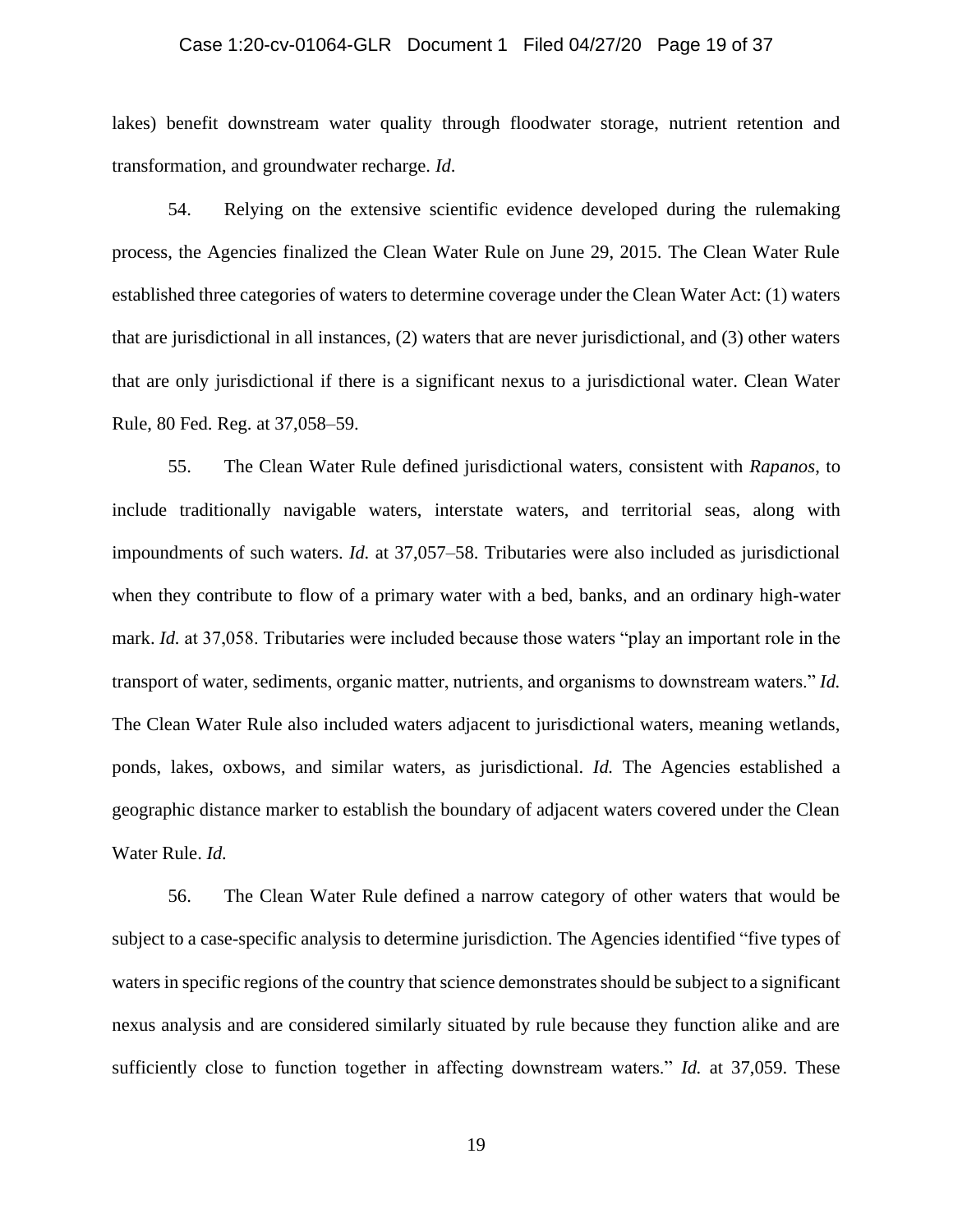## Case 1:20-cv-01064-GLR Document 1 Filed 04/27/20 Page 20 of 37

waters—Prairie potholes, Carolina and Delmarva bays, pocosins, western vernal pools in California, and Texas coastal prairie wetlands—are analyzed collectively in the watershed that drains to the nearest jurisdictional water. The Clean Water Rule recognized that these features constitute "similarly situated" waters and their impact on downstream waters must be determined collectively, not individually. *Id.* at 37,059. The "other waters" category also included waters that are not categorically protected but are located within the 100-year flood plain of a primary water or within 4,000 feet of the high tide line or ordinary high-water mark of a primary water, impoundment, or tributary. *Id.* These waters were also subject to a significant nexus analysis to determine jurisdiction under the Clean Water Act.

57. The Agencies also clarified the waters that are expressly excluded from jurisdiction. *Id*. The Clean Water Rule expanded the waters not covered under the Clean Water Act, namely excluding ditches and artificial waters, as well as erosional features. *Id*. The Clean Water Rule maintained all prior exclusions from earlier regulations—converted cropland, waste treatment systems, stormwater control features—and codified exclusions that had been applied as a matter of agency practice. *Id.* 

#### **Repeal and Replace the Clean Water Rule – the "Navigable Waters Protection Rule"**

58. Efforts to repeal and replace the Clean Water Rule began on February 28, 2017, when President Trump issued an Executive Order titled "Restoring the Rule of Law, Federalism, and Economic Growth by Reviewing the 'Waters of the United States' Rule." Exec. Order No. 13,778, 82 Fed. Reg. 12,497 (Feb. 28, 2017). The Executive Order directed the EPA and Corps to review the Clean Water Rule for consistency with the Administration's policy—to promote economic growth, minimize regulatory uncertainty, and show due regard for the roles of Congress and the States. *Id*. at §§ 1, 2(a). Pursuant to that policy, the Agencies were ordered to "publish for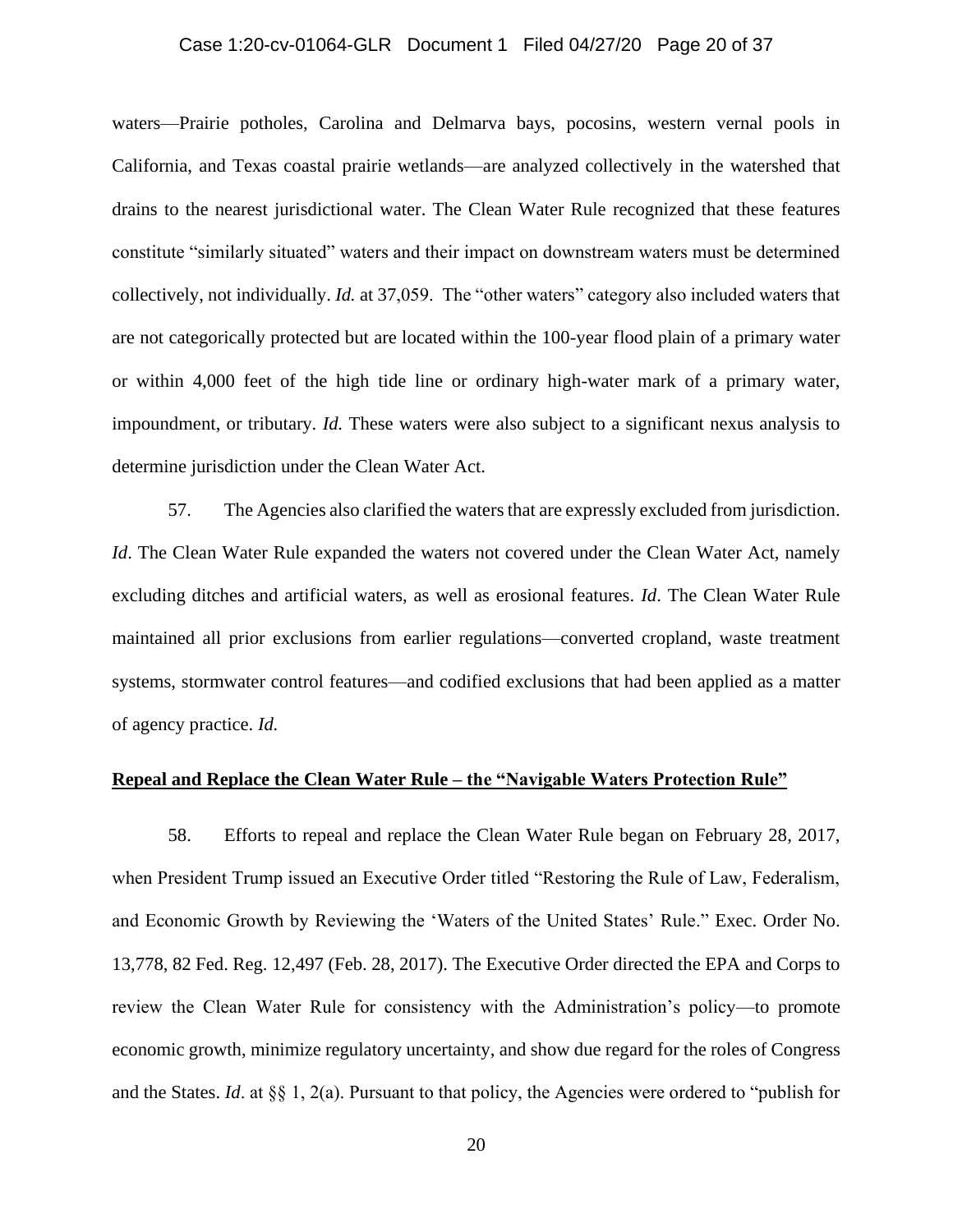## Case 1:20-cv-01064-GLR Document 1 Filed 04/27/20 Page 21 of 37

notice and comment a proposed rule rescinding or revising the rule, as appropriate and consistent with law." *Id.* at § 2(a). Further, the Executive Order instructed the Agencies to "consider" interpreting the term 'navigable waters,' as defined in 33 U.S.C. 1362(7), in a manner consistent with the opinion of Justice Antonin Scalia in *Rapanos v. United States*, 547 U.S. 715 (2006)" despite the fact that Justice Scalia's opinion was rejected by a majority of the Supreme Court and has not been followed by the Agencies when interpreting "waters of the United States. *Id*. at § 3. This executive fiat began the process to repeal the Clean Water Rule and replace it with the Navigable Waters Protection Rule, in violation of the Administrative Procedure Act.

59. The Agencies initiated step one of what would become a two-step process to repeal and replace the Clean Water Rule by issuing a proposed rule to repeal the Clean Water Rule. Proposed Rule, Definition of "Waters of the United States"-Recodification of Pre-Existing Rules, 82 Fed. Reg. 34,899 (July 27, 2017). The Agencies indicated in the Proposed Rule that the Agencies would first commence efforts to repeal the Clean Water Rule, then issue a second regulation to replace the Clean Water Rule. *Id.* 

60. While in the process of repealing the Clean Water Rule, the Agencies issued a proposed rule to replace the Clean Water Rule with new regulations limiting the scope of the Clean Water Act's jurisdiction. On February 14, 2019, the Agencies issued the proposed rule titled "Revised Definition of 'Waters of the United States.'" 84 Fed. Reg. 4154 (Feb. 14, 2019). The proposed rule sought to limit the definition of "waters of the United States" to "traditional navigable water, including the territorial seas; tributaries that contribute perennial or intermittent flow to such waters; certain ditches; certain lakes and ponds; impoundments of otherwise jurisdictional waters; and wetlands adjacent to other jurisdictional waters." *Id.* at 4155. The proposed rule sought to exclude ephemeral streams—streams that only run in response to rainfall,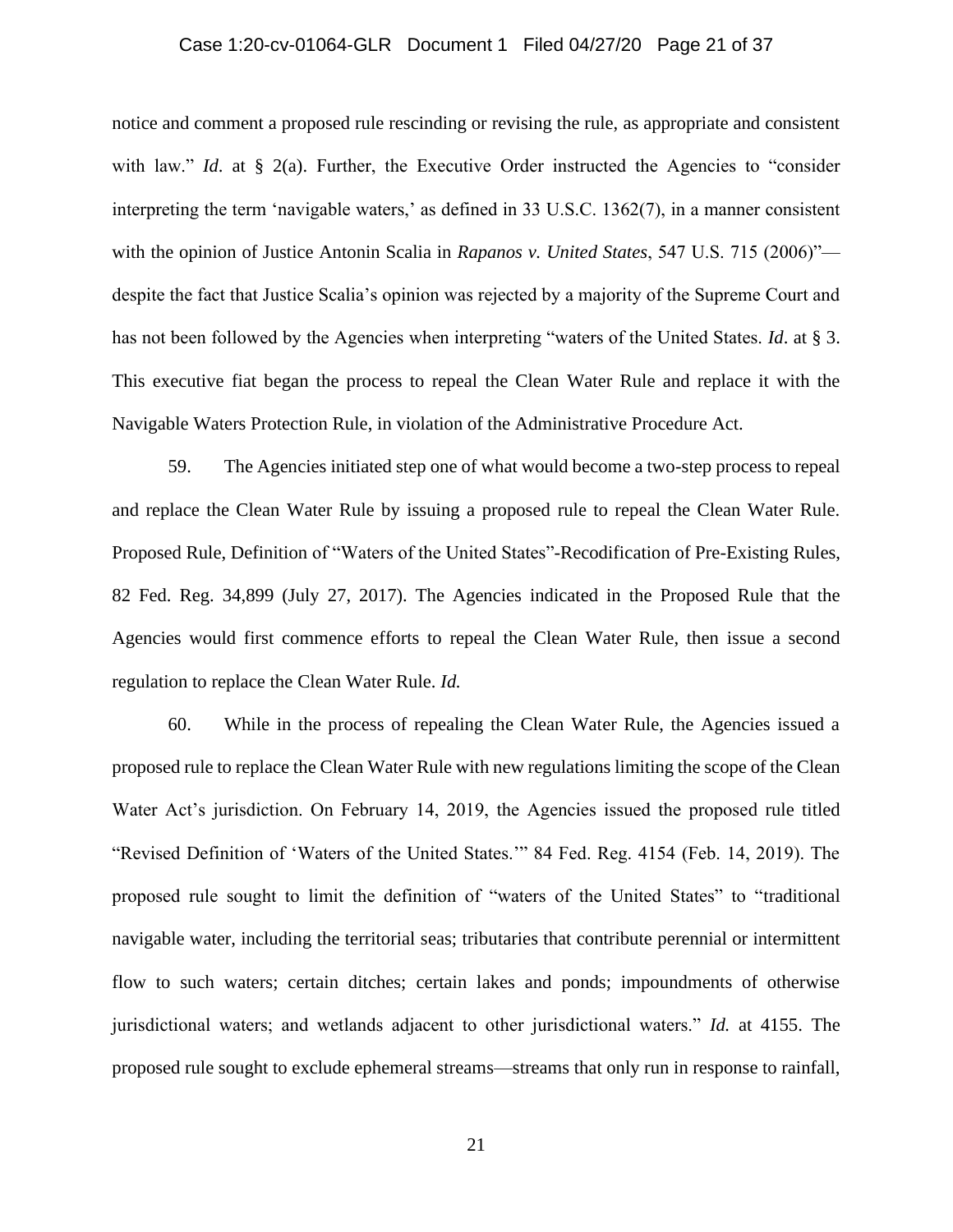#### Case 1:20-cv-01064-GLR Document 1 Filed 04/27/20 Page 22 of 37

and non-adjacent wetlands—wetlands that did not have a hydrological surface connection to a jurisdictional water. *Id.* The Agencies provided no scientific evidence to support this change in the definition of "waters of the United States."

61. The Agencies received over 620,000 comments on the proposed rule during the 60 day comment period. Final Rule, 85 Fed. Reg. at 22,261. Members from Chesapeake Bay Foundation submitted over 2,140 comments.

62. On April 21, 2020, the Agencies published the Navigable Waters Protection Rule the final rule revising the definition of "waters of the United States." *Id.* at 22,250. As explained above, the Final Rule strips protection for ephemeral streams and non-adjacent wetlands, as well as Delmarva bays and pocosins, by limiting jurisdiction to waters with surface water flow and connection.

#### **CAUSES OF ACTION**

#### **COUNT 1**

## **The Agencies Violated the Administrative Procedure Act by Issuing a Final Rule Inconsistent with the Clean Water Act**

63. The allegations of the preceding paragraphs 1 through 62 are incorporated here by reference.

64. The purpose of the Clean Water Act is clear—to "restore and maintain the chemical, physical, and biological integrity of the Nation's waters." 33 U.S.C. § 1251(a). Congress created a comprehensive approach to restoring water quality, with a significant role for the federal government. The Final Rule skirts that role by significantly reducing the scope of federal protection for waters and wetlands, in direct contradiction with the purpose of the Act.

65. It is arbitrary for the Agencies to adopt a regulation without establishing that the rule comports with the purpose of the statute. See *FCC* v. *Fox Television Stations, Inc.*, 556 U.S.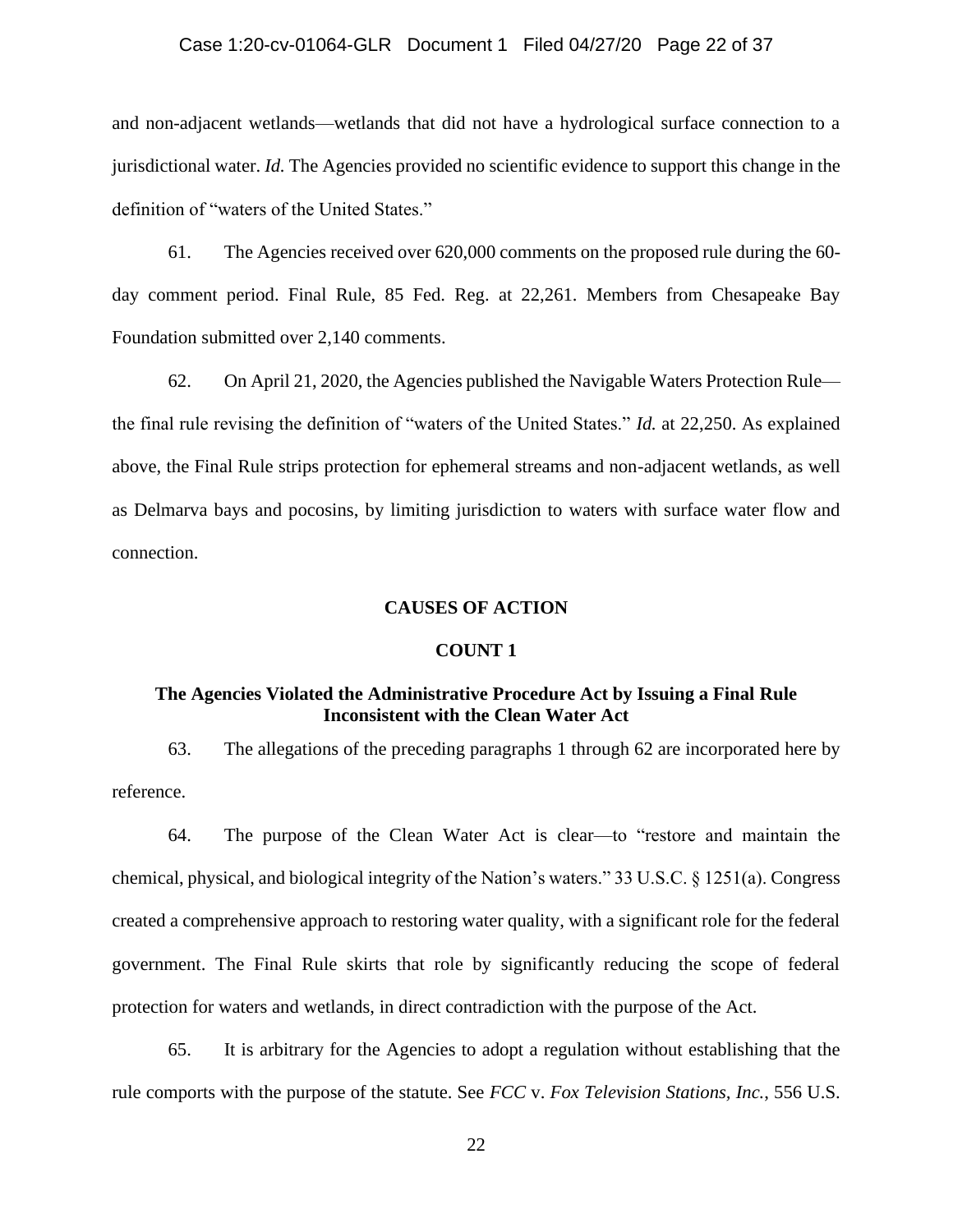#### Case 1:20-cv-01064-GLR Document 1 Filed 04/27/20 Page 23 of 37

502, 515 (2009) (holding that an "agency must show that … [a] new policy is permissible under the statute" it is implementing); *Motor Vehicle Mfrs. Ass'n of the U.S., Inc. v. State Farm Mut. Auto. Ins. Co.*, 463 U.S. 29, 43 (1983) ("an agency rule would be arbitrary and capricious in the agency… entirely failed to consider an important aspect of the problem."). When adopting regulations that interpret statutory terms, the Agencies' interpretation must comply with the "purpose and intent of the statute… [and] no amount of deference can justify an interpretation of the statute that is contrary to law." *Nat. Res. Def. Council, Inc. v. Envtl. Prot. Agency,* 656 F.2d 768, 774 (D.C. Cir. 1981).

66. The Agencies' interpretation of "waters of the United States" adopted in the Final Rule is not consistent the with Clean Water Act and the objective to "restore and maintain the chemical, physical, and biological integrity of the Nation's waters." 33 U.S.C. § 1251(a). Congress intended the Clean Water Act to broadly protect waters, "intend[ing] that the term 'navigable waters' be given the broadest possible constitutional interpretation." S. Rept. No. 92-1236, at 144 (1972) (Conf. Rep.). In fact, while debating the definition of "waters of the United States," Representative Dingell stated that the definition "clearly encompasses all water bodies, including main streams and their tributaries, for water quality purposes." 118 Cong. Rec. 33,757 (Oct. 4, 1972) (statement of Rep. Dingell). The broad reach of the jurisdiction of the Clean Water Act envisioned by Congress directly connects to the purpose of the statute. "Protection of aquatic ecosystems, Congress recognized, demanded broad federal authority to control pollution, for 'water moves in hydrologic cycles and it is essential that discharge of pollutants be controlled at the source.'" *Riverside Bayview Homes*, 474 U.S. at 132–33 (citing S. Rep. No. 92-414, at 77 (1972)).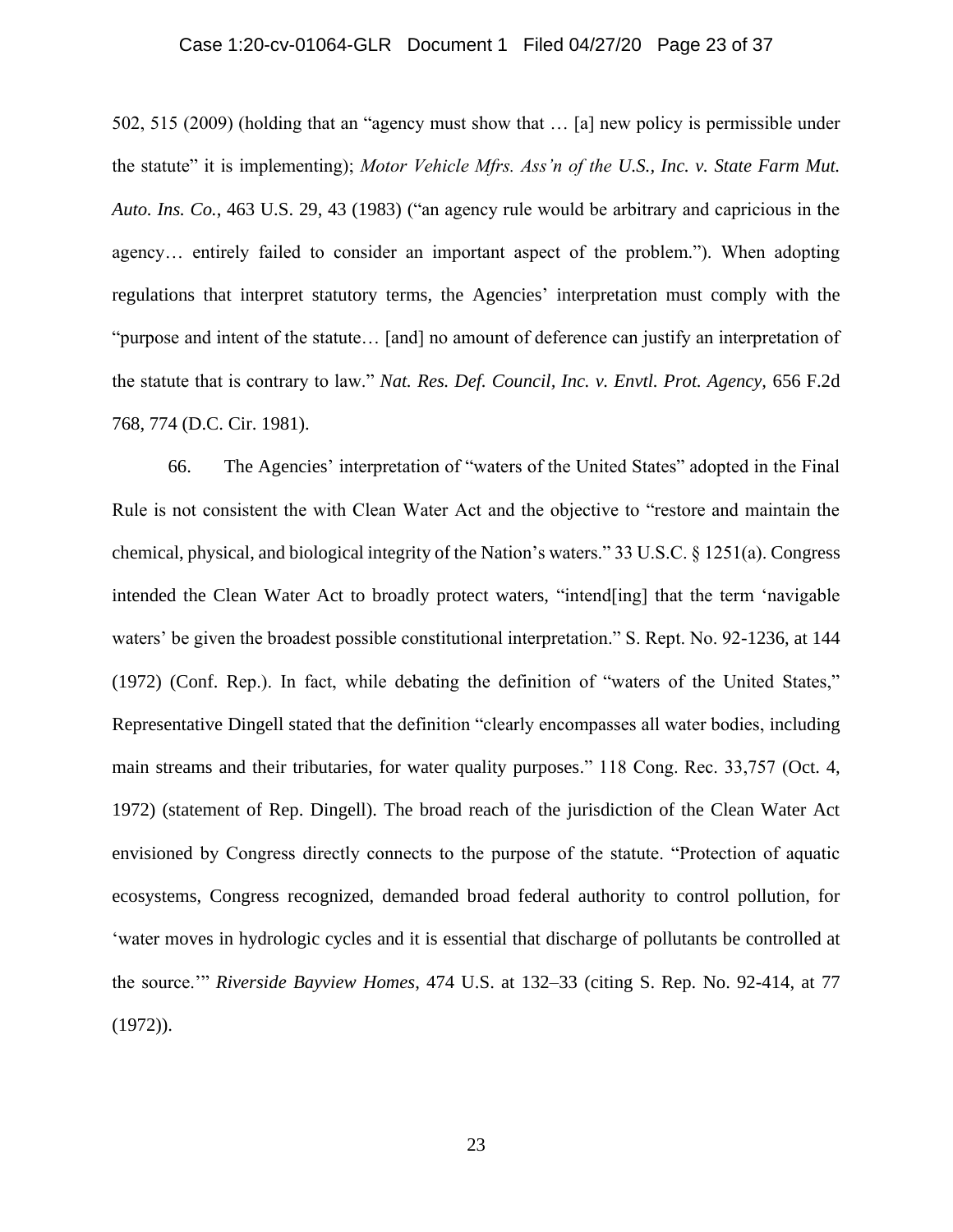#### Case 1:20-cv-01064-GLR Document 1 Filed 04/27/20 Page 24 of 37

67. The Final Rule does not comport with the purpose of the statute. The Final Rule impermissibly focuses solely on the physical connectivity of the Nation's waters to evaluate "integrity" when defining "waters of the United States." 85 Fed. Reg. at 22,275–76, 22,279. This interpretation ignores the biological and chemical connections that create healthy waters, as expressly recognized in the purpose of the Act. This nearsighted approach to water protection removes significant numbers of waters from the Clean Water Act—including waters and wetlands that have a significant nexus to downstream navigable waters—which fundamentally hampers the objective to restore and maintain our Nation's waters.

68. The Agencies have not demonstrated how removing waters from Clean Water Act protections complies with the purpose of the Act. The Final Rule reduces the number of waters that would require a permit to discharge pollutants or fill wetlands, which inherently hinders the ability to restore and maintain national water quality. This is a vast departure from the purpose and intent of the Clean Water Act to restore and maintain water quality. The Final Rule that contradicts the purpose of the Clean Water Act, in violation of the Administrative Procedure Act.

#### **COUNT 2**

## **The Agencies Violated the Administrative Procedure Act by Adopting a Rejected Interpretation of the Clean Water Act**

69. The allegations of the preceding paragraphs 1 through 68 are incorporated here by reference.

70. The Administrative Procedure Act provides that this court shall "hold unlawful and set aside" agency action that is "arbitrary, capricious, an abuse of discretion, or otherwise not in accordance with law." 5 U.S.C. § 706(2)(A). It is arbitrary and capricious for an agency to adopt an interpretation of a statutory term that is in direct conflict with controlling Supreme Court precedent interpreting the purpose of federal law. *See supra* ¶ 66.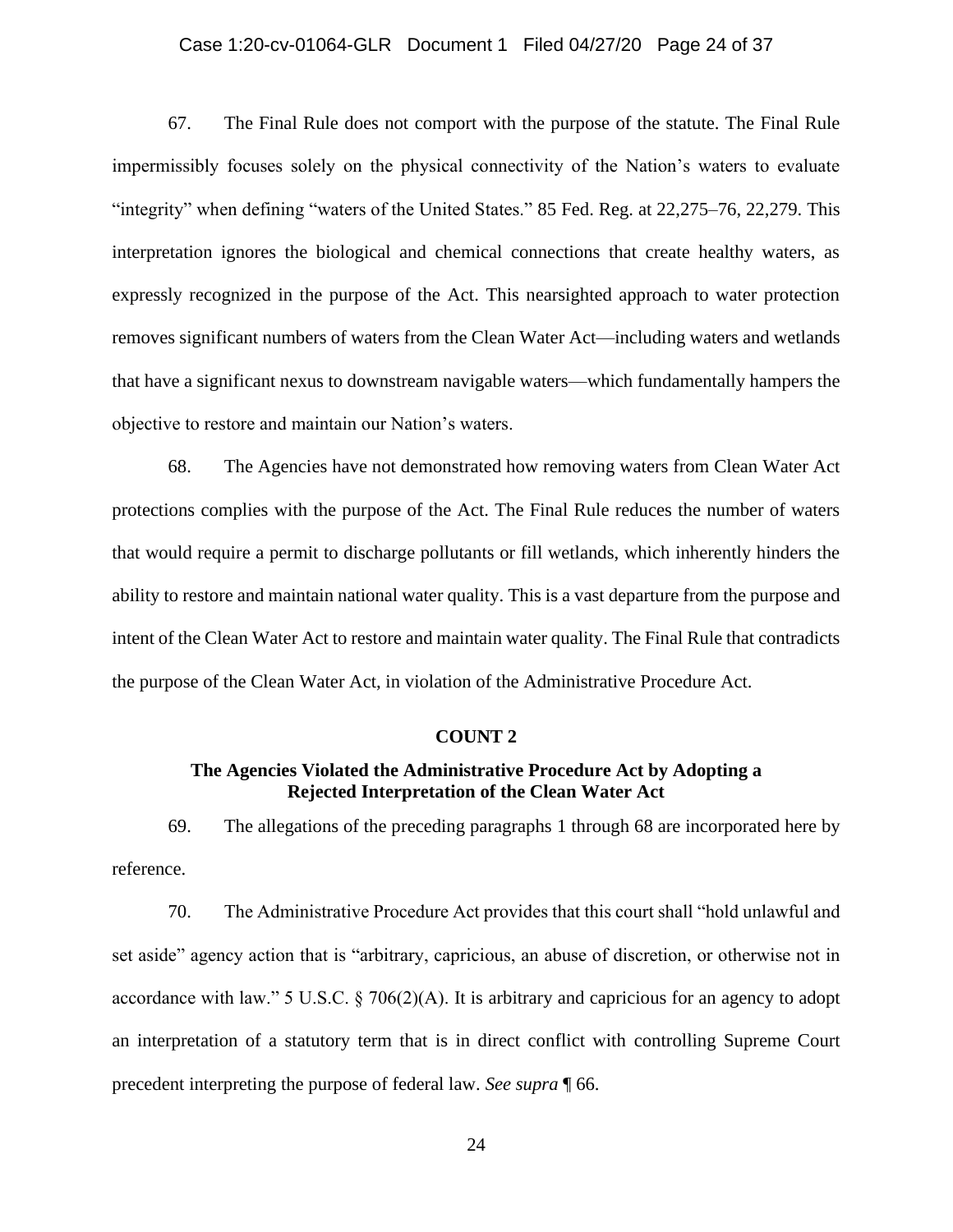## Case 1:20-cv-01064-GLR Document 1 Filed 04/27/20 Page 25 of 37

71. The Final Rule adopts an interpretation of "waters of the United States" that does not comply with the "significant nexus" standard as articulated in *Rapanos*. Every appellate court that has since considered the issue of "waters of the United States" has applied Justice Kennedy's interpretation and the resulting significant nexus test. *See, e.g., United States v. Gerke Excavating, Inc*., 464 F.3d 723, 724–25 (7th Cir. 2006); *United States v. Robison*, 505 F.3d 1208, 1222 (11th Cir. 2007); *United States v. Moses*, 496 F.3d 984, 989–91 (9th Cir. 2007); *N. Cal. River Watch v. City of Healdsburg*, 496 F.3d 993, 999–1000 (9th Cir. 2007); *United States v. Lucas*, 516 F.3d 316, 325–27 (5th Cir. 2008); *United States v. Bailey*, 571 F.3d 791, 798–800 (8th Cir. 2009); *United States v. Cundiff*, 555 F.3d 200, 210–13 (6th Cir. 2009); *United States v. Donovan*, 661 F.3d 174, 183–84 (3d Cir. 2011); *Precon Dev. Corp. v. U.S. Army Corps of Engineers*, 633 F.3d 278, 289 (4th Cir. 2011); and *Deerfield Plantation Phase II-B Prop. Owners Ass'n, Inc. v. U.S. Army Corps of Eng'rs*, 501 F. Appx. 268, 275 (4th Cir. 2012). The Final Rule rejects the wellsettled precedent established by the federal courts applying the significant nexus test to determine Clean Water Act jurisdiction, without the proper legal justification for doing so.

72. The Final Rule would predicate jurisdiction for wetlands on a direct surface connection to a traditionally navigable water. Final Rule, 85 Fed. Reg. at 22,251. The Agencies adoption of the Final Rule would unlawfully leave certain waters of the United States unprotected by rejecting the "significant nexus" test. The Agencies cannot adopt a regulation that rejects the Supreme Court's interpretation of the Clean Water Act. This is arbitrary, capricious, not in accordance with law, and in excess of statutory authority. 5 U.S.C.  $\S$  706(2)(A), (C).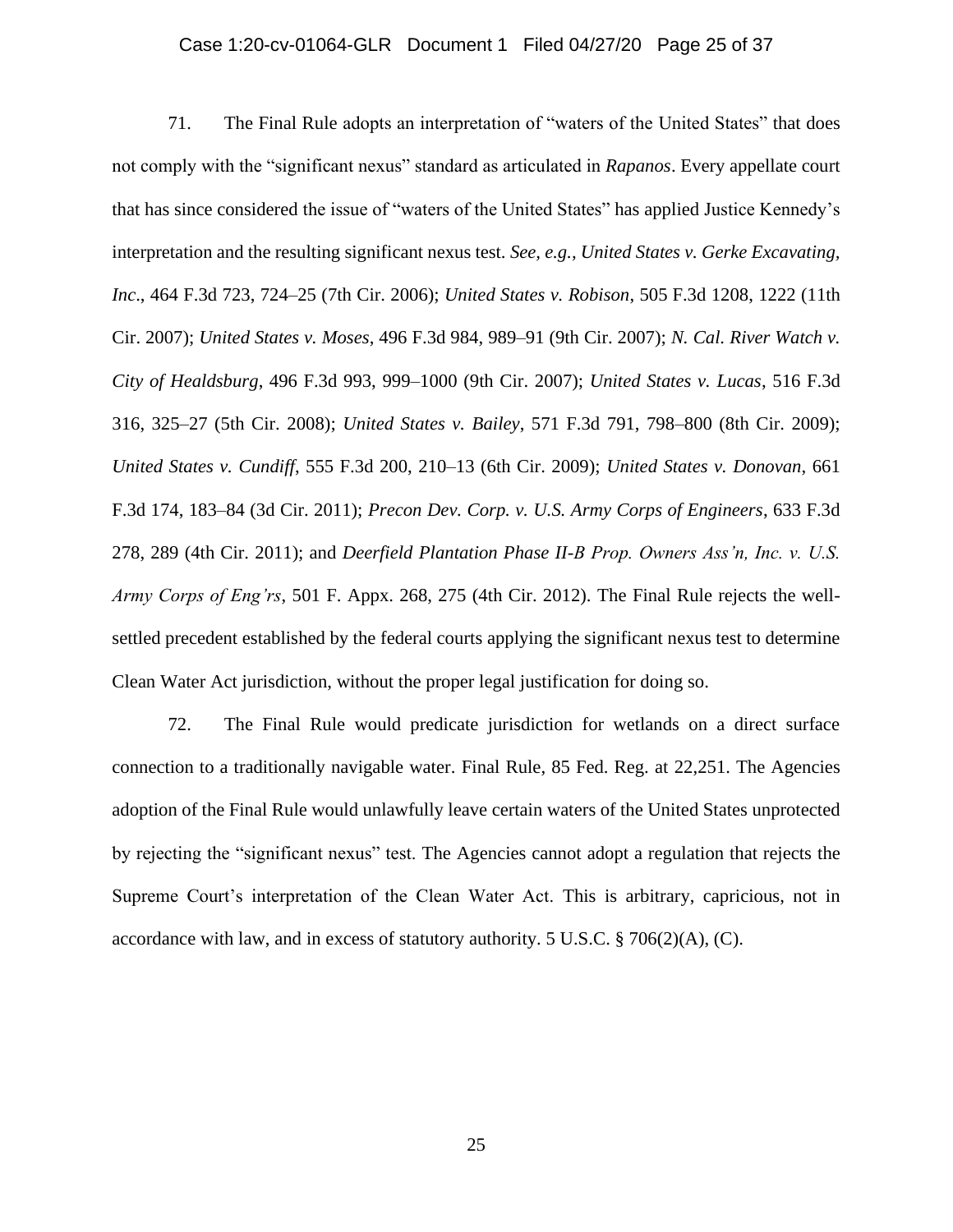#### **COUNT 3**

## **The Agencies Violated the Administrative Procedure Act by Failing to Provide Adequate Notice and Comment**

73. The allegations of the previous paragraphs 1 through 72 are incorporated here by reference.

74. The Agencies did not provide adequate notice and comment in the rulemaking process to repeal the Clean Water Rule.

75. The Administrative Procedure Act requires the Agencies to provide notice of a proposed rulemaking that shares either the terms or the substance of a proposed rule. 5 U.S.C. § 553(b)(3). Then the agency's "shall give interested persons an opportunity to participate in the rule making through submission of written data, views, or arguments" and the agency's must give "consideration of the relevant matter presented" and "shall incorporate in the rules adopted a concise general statement of their basis and purpose." *Id.* at §553(c).

76. The notice and comment process in federal rulemaking serves a critical role in assuring federal regulations are well-developed and fair to those affected by the rulemaking. The public comment process "improves the quality of agency rulemaking by ensuring that agency regulations will be tested by exposure to diverse public comment." *Small Refiner Lead Phase-Down Task Force v. EPA*, 705 F.2d 506, 547 (D.C. Cir. 1983). In addition, the ability to submit information to the agencies during the rulemaking process enhances juridical review. *Id*.

77. An agency is required to "make its views known to the public in a concrete and focused form so as to make criticism or formulation of alternatives possible." *Home Box Office, Inc. v. Federal Communications Commission*, 567 F.2d 9, 36 (D.C. Cir. 1977); *South Carolina ex rel. Tindal v. Block*, 717 F.2d 874, 885 (4th Cir. 1983). If the Agencies do not provide adequate evidence of the agencies' reasoning behind the proposed rule, the public's ability to comment on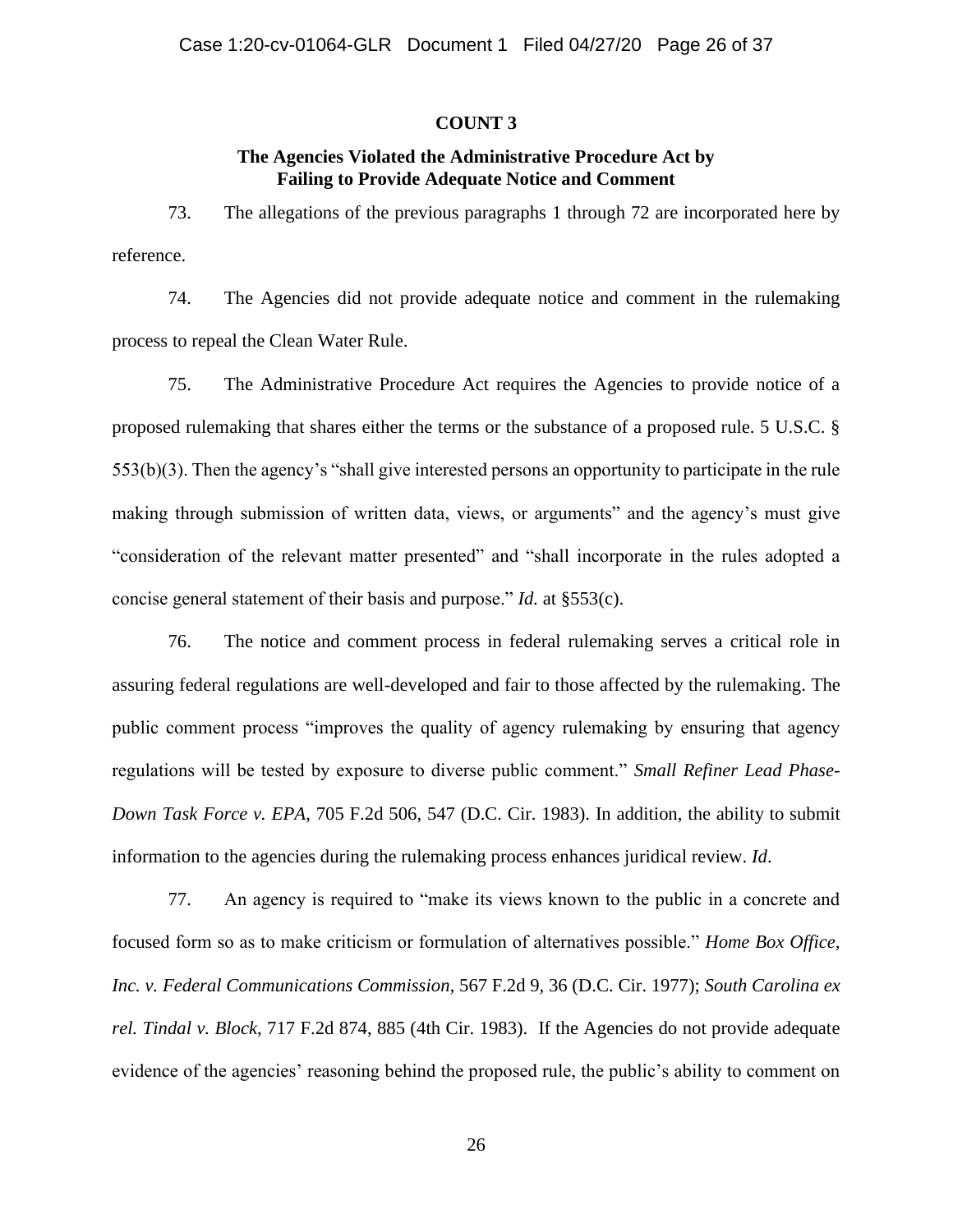## Case 1:20-cv-01064-GLR Document 1 Filed 04/27/20 Page 27 of 37

the proposal is significantly hampered. See *Ohio Valley Envtl. Coal. v. Army Corps of Eng'rs*, 674 F.Supp. 2d 783, 802–03 (S.D. WV 2009). Such is the case here with the Final Rule.

78. The Agencies failed to provide adequate justification for their actions in the Proposed Rule, which severely limited the ability of the public to comment on the proposal. The Agencies issued a Proposed Rule requesting comments on multiple issues, with no legal or scientific rationale indicating how the Agencies would implement the proposed rule. *See supra*  Counts 4 through 6. The overly broad proposal does not provide the public with the opportunity to meaningfully comment, which Courts have disavowed. *See CSX Transp., Inc. v. Surface Transp. Bd.,* 584 F.3d 1076, 1083 (D.C. Cir. 2009). This prevented the public from meaningfully commenting on the reasoning of the Agencies' decision-making, in violation of the Administrative Procedure Act and the strong body of case law defining "meaningful public comment."

79. Therefore, this Court should vacate the repeal of the Clean Water Rule as it violated the notice-and-comment requirements of the Administrative Procedure Act. 5 U.S.C. § 553(b).

## **COUNT 4**

# **The Agencies Violated the Administrative Procedure Act by Failing to Provide a Reasoned Explanation for Rejecting its Prior Regulation**

80. The allegations of the preceding paragraphs 1 through 79 are incorporated here by reference.

81. The Agencies have failed to provide a reasoned explanation for their about-face change in position over the definition of "waters of the United States."

82. The Administrative Procedure Act requires agencies to articulate a reasonable explanation for their decisions. In deregulatory actions, an agency must provide a reasoned explanation for its action, and not "simply disregard rules that are still on the books*." Fox*, 556 U.S. at 515; *see also Physicians for Soc. Responsibility v. Wheeler,* No. 19-5104, 2020 U.S. App.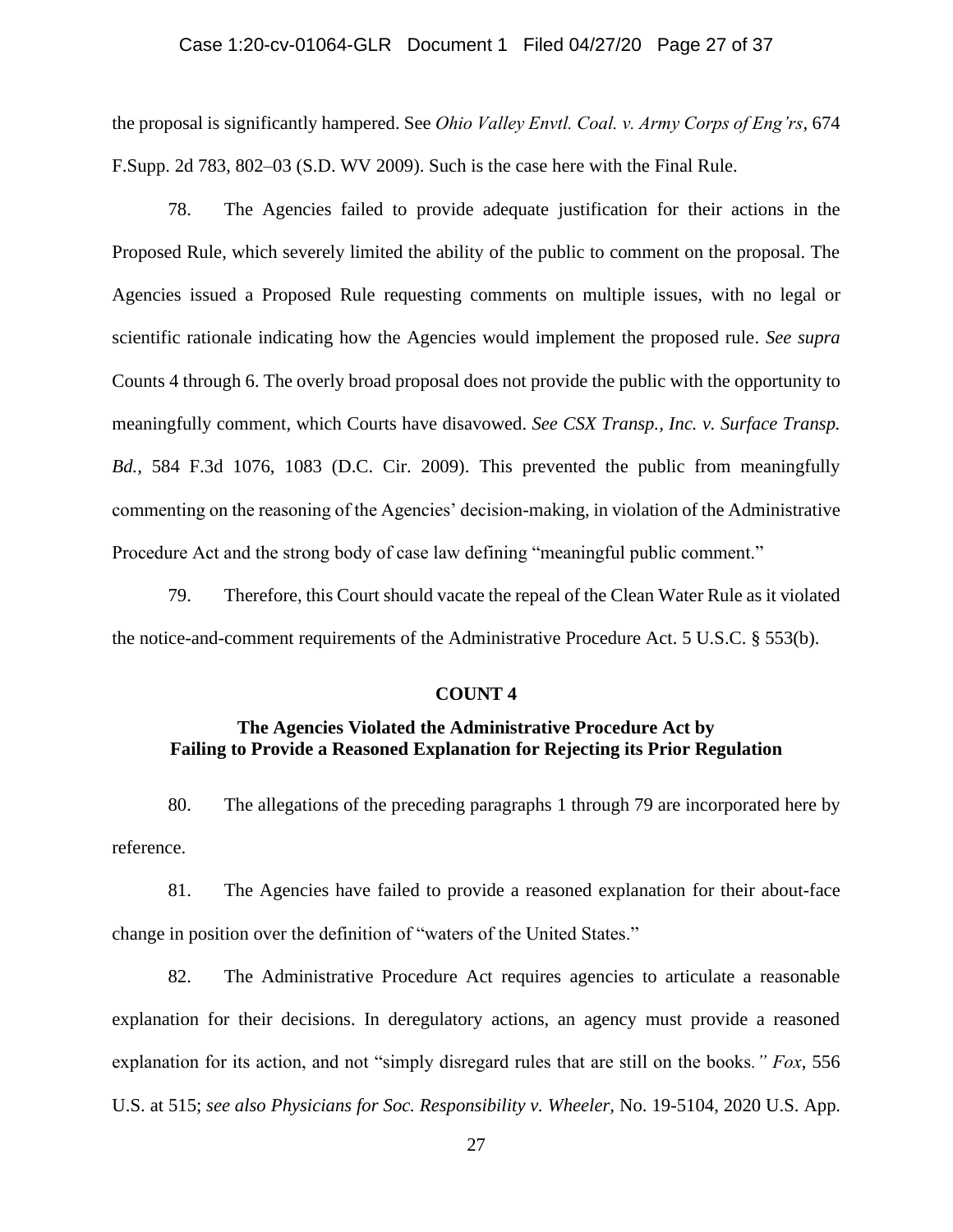#### Case 1:20-cv-01064-GLR Document 1 Filed 04/27/20 Page 28 of 37

LEXIS 12727 at \*19–20 (D.C. Cir. Apr. 21, 2020). As such, an agency cannot reverse course on a regulation without articulating a reasonable explanation for such a change, as "a reasoned explanation is needed for disregarding facts and circumstances that underlay or were engendered by the prior policy." *Fox,* 556 U.S. at 515–16. This requirement is especially important when the new policy "rests upon factual findings that contradict those which underlay its prior policy[.]" *Id*. at 515.

83. Here, the Agencies have not articulated reasoned explanation for rejecting the Clean Water Rule in order to support the issuance of the Final Rule. The Clean Water Rule was supported by a well-developed scientific record and a robust public comment period. Clean Water Rule, 80 Fed. Reg, at 37,057. The Final Rule has no such support and does not provide a reasoned explanation for rejecting the foundational science supporting the Clean Water Rule and its application to jurisdiction. *See* Counts 5 and 6.

84. Instead the Agencies reached a series of conclusions about the jurisdictional scope of the Clean Water Act devoid of the scientific realities of hydrological science and the comments of the public. The Agencies "explanation" for changing their position on the definition of "waters of the United States" was based on an illegal interpretation of the Clean Water Act, with no scientific support. The Agencies have hardly met their burden to change course on a regulatory definition.

85. The Agencies have failed to provide a reasoned explanation for their about-face change in position over the definition of "waters of the United States." This violates the Administrative Procedure Act.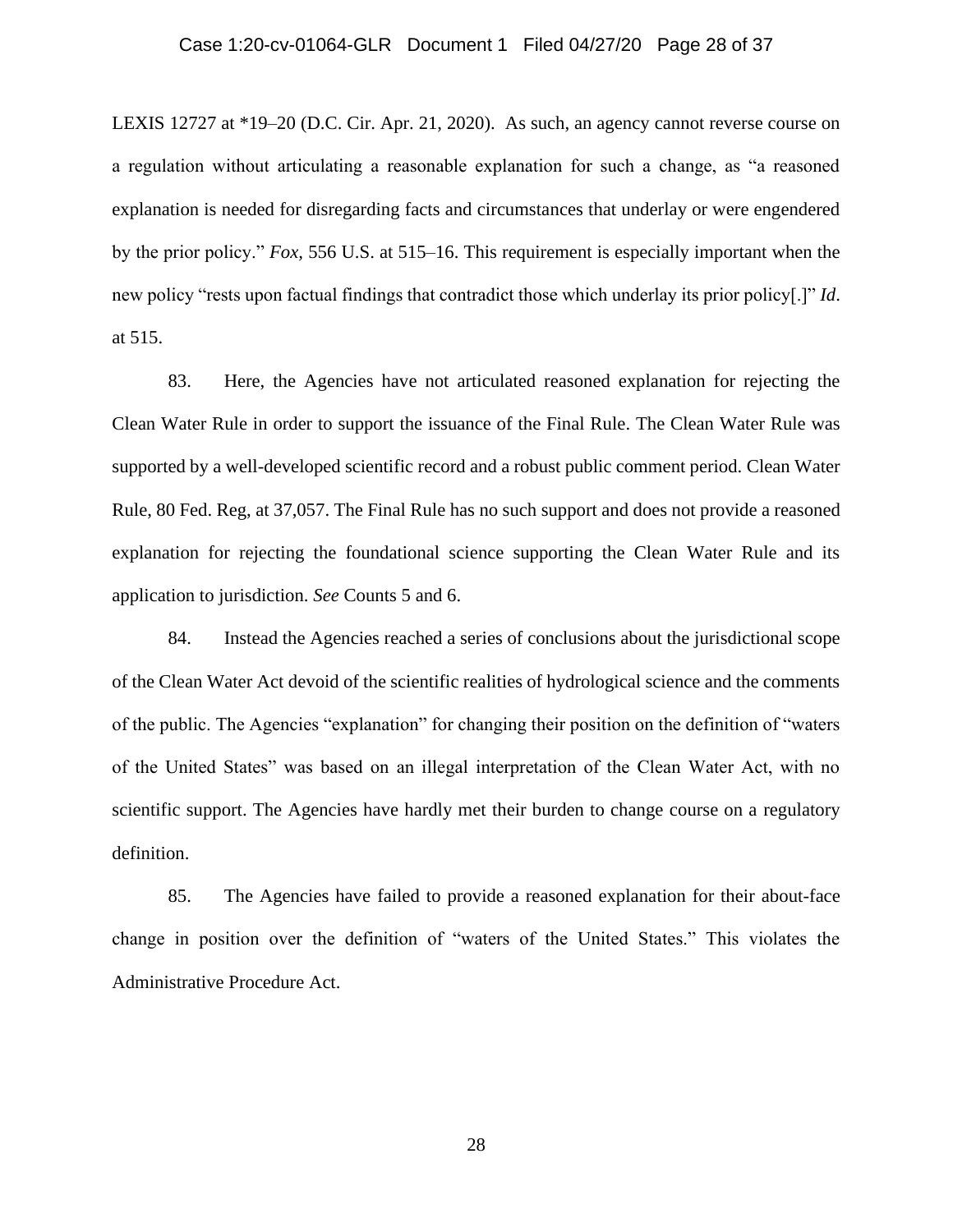#### **COUNT 5**

## **The Agencies Violated the Administrative Procedure Act by Failing to Evaluate the Environmental Impacts of the Final Rule**

86. The allegations of the preceding paragraphs 1 through 85 are incorporated here by reference.

87. The Agencies failed to evaluate the environmental impacts of the Final Rule on water quality, which violates the Administrative Procedure Act.

88. During the rulemaking process, federal agencies are required to "examine the relevant data and articulate … satisfactory explanation[s] for … [their] action[s]", which must address every "important aspect" of the issue*. State Farm Mut. Auto. Ins. Co.*, 463 U.S. at 43. The Agencies have not done so here.

89. By their own admission, the Agencies concede that they did not evaluate the impacts of the jurisdictional changes from the rule by claiming that it would be impossible to fully map and evaluate all rivers, streams, wetlands, and other water features to determine how the changes in jurisdictional waters would impact water quality. Final Rule, 85 Fed. Reg. at 22,332. But this claim does not pass muster, as numerous environmental groups provided public comments to the agency offering resources and opportunities for the agency to evaluate as a baseline level the impacts the rule would have on water quality. See Chesapeake Bay Foundation Comments, Docket ID No. EPA-HQ-OW-2018-0149-4878; ShoreRivers Comments, Docket ID No. EPA-HQ-OW-2018-0149-5331; Natural Resources Defense Council Comments, Docket ID No. EPA-HQ-OW-2018-0149-11460; Southern Environmental Law Center Comments, Docket ID No. EPA-HQ-OW-2018-0149-9717.

90. Further, the agency provided rough estimates of the numbers of streams and wetlands that would lose protection under the proposed rule but then failed to evaluate the impacts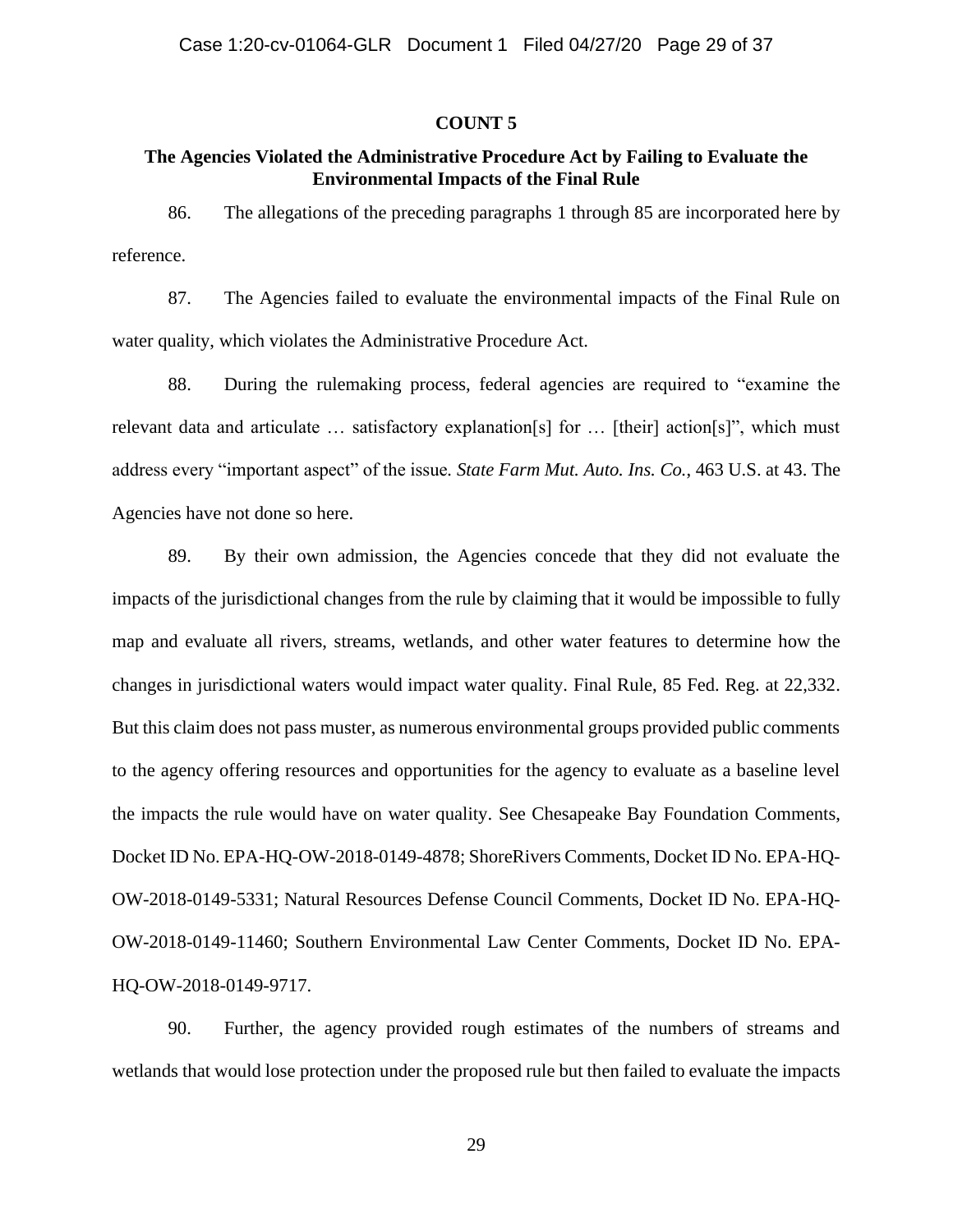#### Case 1:20-cv-01064-GLR Document 1 Filed 04/27/20 Page 30 of 37

of removing streams and wetlands by claiming the data to produce the estimates was not sufficiently accurate to analyze. However, even with a rough estimate, the Agencies would have seen how the removal of these streams and wetlands would impact water quality.

91. The blatant lack of effort or refusal to acknowledge information to analyze the impacts of the Final Rule on water quality and wetland functions and services violates the Administrative Procedure Act. 5 U.S.C. § 706(2).

## **COUNT 6**

## **The Agencies Violated the Administrative Procedure Act by Issuing a Final Rule Not Supported by Scientific Evidence**

92. The allegations of preceding paragraphs 1 through 91 are incorporated here by reference.

93. The Agencies adopted a Final Rule that is not supported by scientific evidence, in violation of the Administrative Procedure Act.

94. The Final Rule squarely rejected the ample science developed to support the 2015 Clean Water Rule that illustrated the direct impact streams and wetlands have on downstream water quality, i.e. that there is often a significant nexus between streams and wetlands and traditionally navigable waters.

95. The 2015 Connectivity Report establishes that connectivity of waters is based on more than surface geography, and that functional relationships determine adjacency not just surface water connection. During the development of the Final Rule, the Agencies offered no comparable body of evidence or scientific justification for rejecting well-founded principles of hydrology demonstrated in the Connectivity Report.

96. Further, the Agencies rejected the expertise of their own Scientific Advisory Board during the development of the Final Rule. In June of 2019, the Scientific Advisory Board convened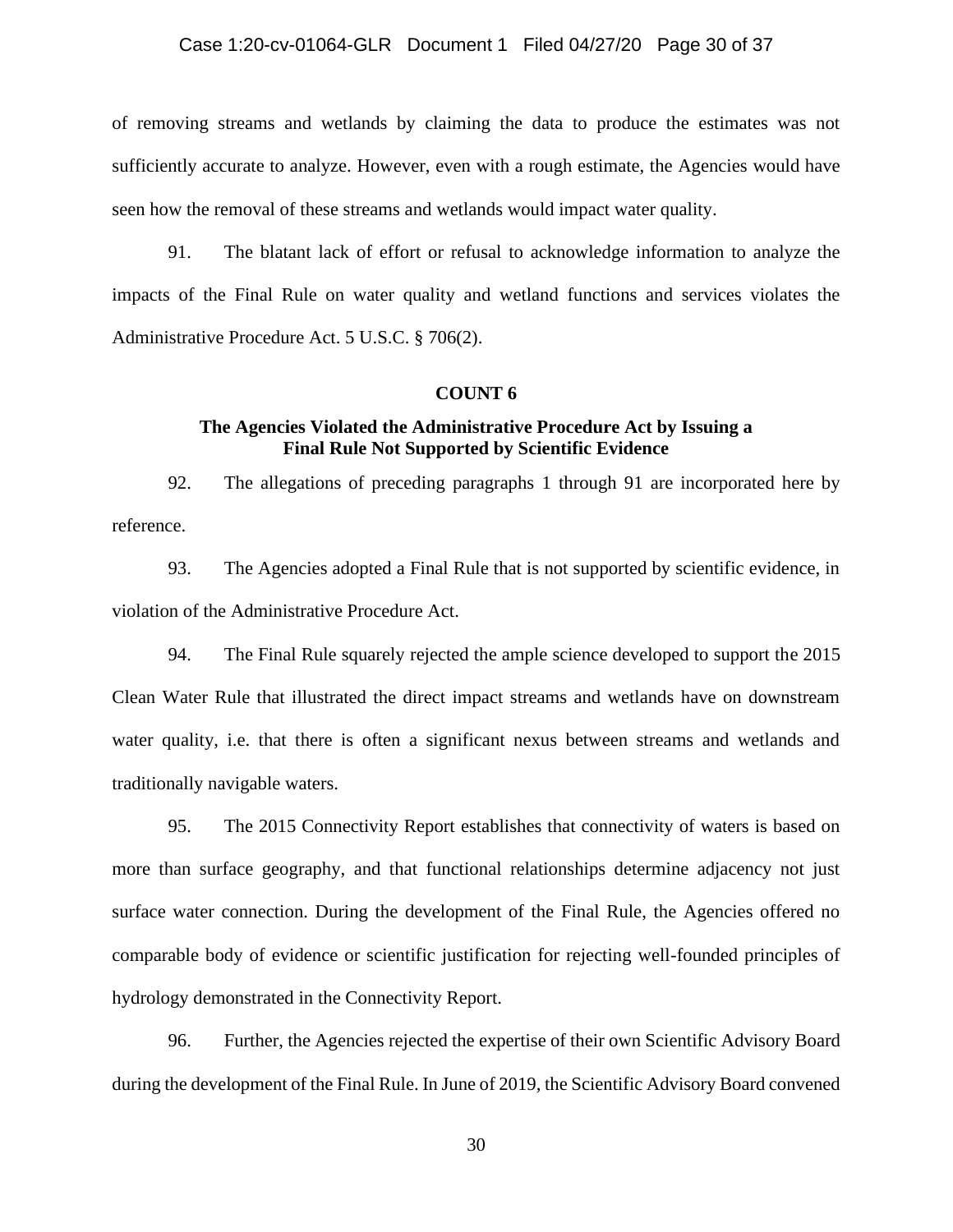#### Case 1:20-cv-01064-GLR Document 1 Filed 04/27/20 Page 31 of 37

and discussed the scientific and technical basis for the proposed rule. The Board subsequently concluded that the proposed rule "does not incorporate the best available science and as such we find that a scientific basis for the proposed rule, and its consistency with the objectives of the Clean Water Act, is lacking." EPA Scientific Advisory Board, Commentary on the Proposed Rule Defining the Scope of Waters Regulated Under the Clean Water Act 1 (Feb. 27, 2020), https://yosemite.epa.gov/sab/sabproduct.nsf/WebBOARD/729C61F75763B8878525851F00632 D1C/\$File/EPA-SAB-20-002+.pdf ("SAB Commentary"). The Board expressly faulted the proposed rule for rejecting the Connectivity Report, which "emphasizes that functional connectivity is more than a matter of surface geography." *Id*. at 2. The Board criticized the Agencies for not offering a "comparable body of peer reviewed evidence, and no scientific justification for disregarding the connectivity of waters accepted by current hydrological science." *Id*.

97. Therefore, the issuance of the Final Rule is arbitrary and capricious as it is not supported by scientific evidence.

#### **COUNT 7**

## **The Agencies Violated the Administrative Procedure Act by Relying on a Fundamentally Flawed Economic Analysis**

98. The allegations of the preceding paragraphs 1 through 97 are incorporated here by reference.

99. The Agencies support the Final Rule with a deeply flawed economic analysis that undercuts the true costs of the rule. This is arbitrary and capricious.

100. The Clean Water Act does not require a cost-benefit analysis when promulgating definitional regulations, but various executive orders require federal agencies to assess both the costs and benefits of significant regulatory actions. Exec. Order No. 12,866, Regulatory Planning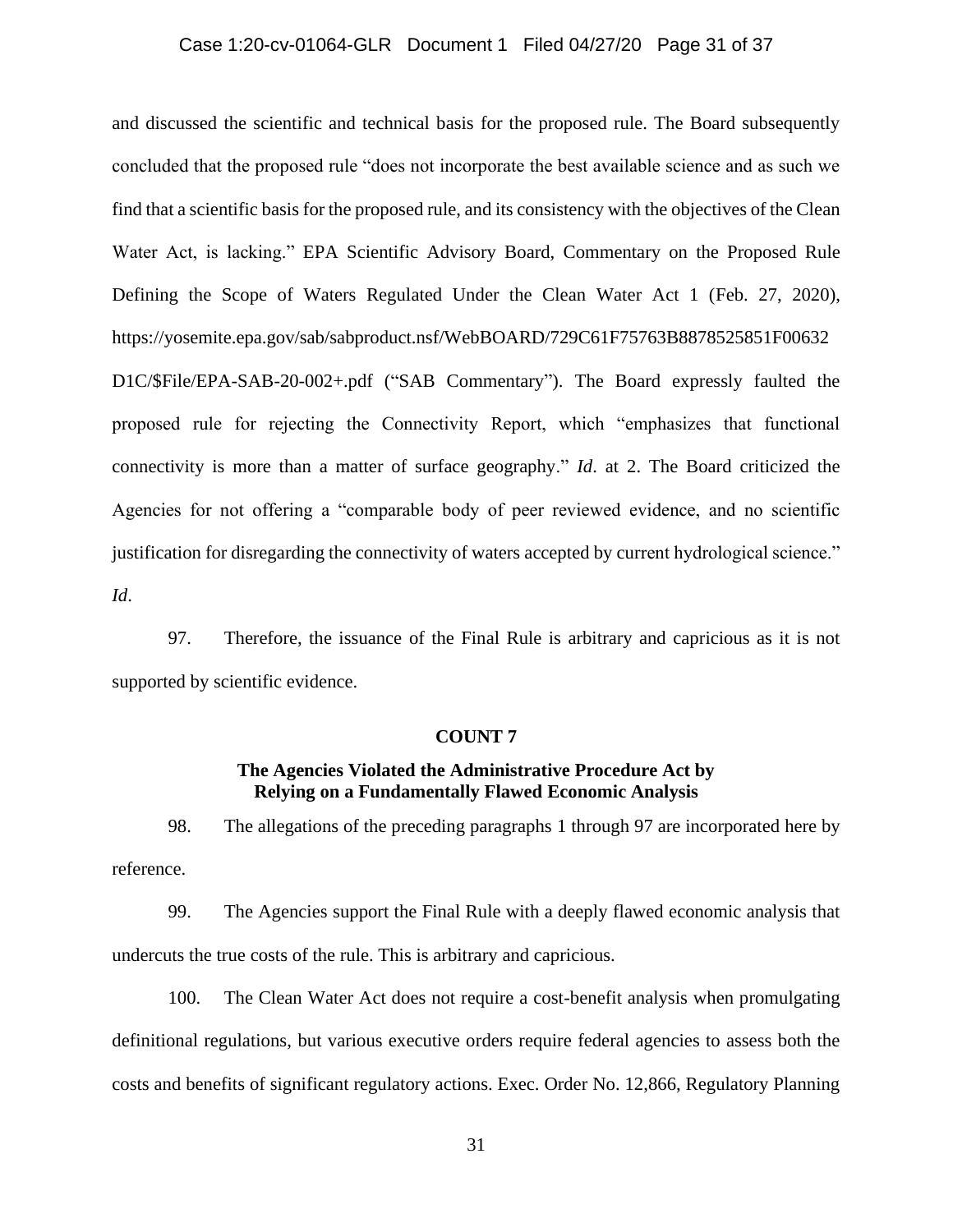#### Case 1:20-cv-01064-GLR Document 1 Filed 04/27/20 Page 32 of 37

and Review, 58 Fed. Reg. 190 (Oct. 4, 1993). If federal agencies rely on an economic analysis to justify their decision, that analysis is subject to scrutiny under the Administrative Procedure Act. See, e.g., *Nat'l Assn'n of Home Builders v. EPA*, 682 F.3d 1032, 1039-50 (noting that the quality of an agency's economic analysis can be tested under the Administrative Procedure Act if the "agency decides to rely on a cost-benefit analysis as part of its rulemaking.") If an agency does undergo an economic analysis, "a serious flaw undermining that analysis can render the rule unreasonable." *Id*.

101. The Agencies developed an economic analysis during the rulemaking process. EPA and Dep't of the Army, *Economic Analysis for the Navigable Waters Protection Rule: Definition of 'Waters of the United States'* (Jan. 22, 2020) [hereinafter Economic Analysis]. The Agencies purport to not rely on the Economic Analysis in developing the Final Rule. Final Rule, 85 Fed. Reg. at 22,332. But this cannot be true, as the Economic Analysis expounds on a key conclusion that the Agencies erroneously rely on to issue the Final Rule—states will fill the gap in water quality protection. *See* Count 8. The Economic Analysis evaluated states responses to a federal retreat of Clean Water Act jurisdiction to determine the avoided costs and forgone water quality and wetland benefits of the Final Rule. Economic Analysis, at 44. The Final Rule relies heavily on the assumption that states will assume jurisdiction of waters no longer covered by the Clean Water Act. Final Rule, 85 Fed. Reg. at 22,333–34. This analysis was developed in the Economic Analysis, meaning that the Economic Analysis provides justification for the Final Rule, subjecting it to scrutiny under the Administrative Procedure Act.

102. The Agencies committed significant flaws in the economic analysis underlying the Final Rule. First, the Agencies compared the Final Rule with the 2019 Rule to repeal the Clean Water Rule and reinstate the 1986 regulations, instead of comparing the Final Rule to the 2015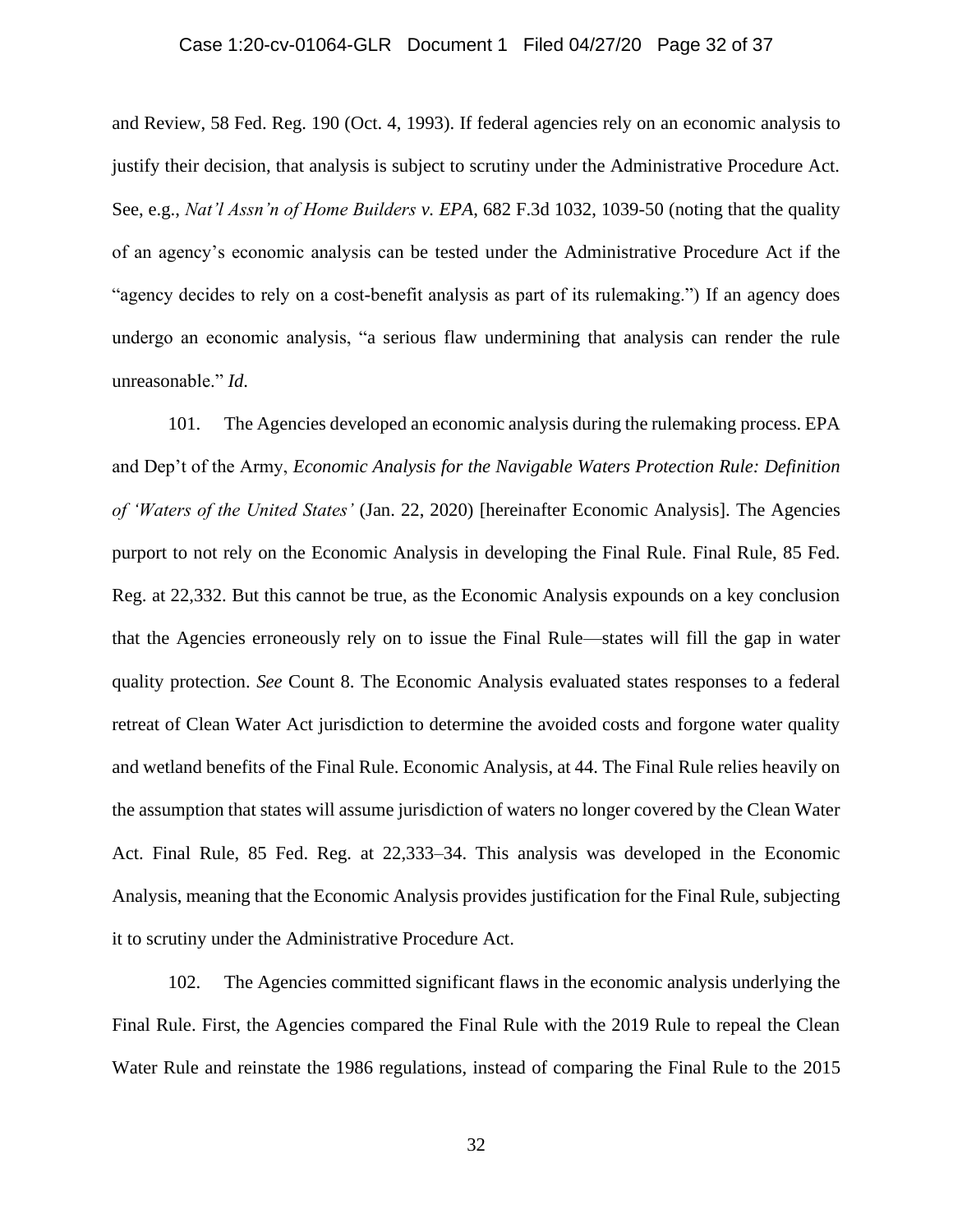#### Case 1:20-cv-01064-GLR Document 1 Filed 04/27/20 Page 33 of 37

Clean Water Rule. Economic Analysis, at 53; *see also* Final Rule, 85 Fed. Reg. at 22,332. This represents a significant flaw in the analysis, as the Agencies are not truly comparing the deregulatory action, the Final Rule, with the regulation it replaces, the Clean Water Rule. Instead the Agencies set the baseline for determine economic costs as the murky regulatory field that existed prior to the 2015 Clean Water Rule.

103. In developing the 2015 Clean Water Rule, the Agencies determine that the regulatory clarity offered by the Clean Water Rule would actually reduce permitting costs as fewer jurisdictional determinations would be necessary. EPA and Department of the Army, Economic Analysis of EPA-Army Clean Water Rule ix (May 20, 2015), [https://www.epa.gov/sites/production/files/2015-06/documents/508-](https://www.epa.gov/sites/production/files/2015-06/documents/508-final_clean_water_rule_economic_analysis_5-20-15.pdf)

[final\\_clean\\_water\\_rule\\_economic\\_analysis\\_5-20-15.pdf](https://www.epa.gov/sites/production/files/2015-06/documents/508-final_clean_water_rule_economic_analysis_5-20-15.pdf). When analyzing the costs and benefits of the 2015 Clean Water Rule, the Agencies estimated both a low and high costs, ranging from \$158.4 million to \$306.6 million. *Id.* at x. The Agencies estimated the benefits of the rule to range from \$338.9 million to \$349.5 million. *Id.* But in the Economic Analysis for the Final Rule, the Agencies frame the cost-benefit analysis as the avoided costs of permitting, i.e. money saved from no longer needing permits, and loss of foregone benefits, i.e. the cost to society from losing protection for waters and wetlands. Economic Analysis at xii. This shift makes it extremely difficult for the public to compare the actual costs and benefits of the Final Rule with the Clean Water Rule, again because the Agencies have not done so in their own analysis. This is fundamentally arbitrary.

104. The Economic Analysis acknowledges the significant costs associated with the loss of streams and wetlands and their associated ecosystem services, in addition to increased downstream flooding, increased restoration costs, increased costs for drinking water providers, and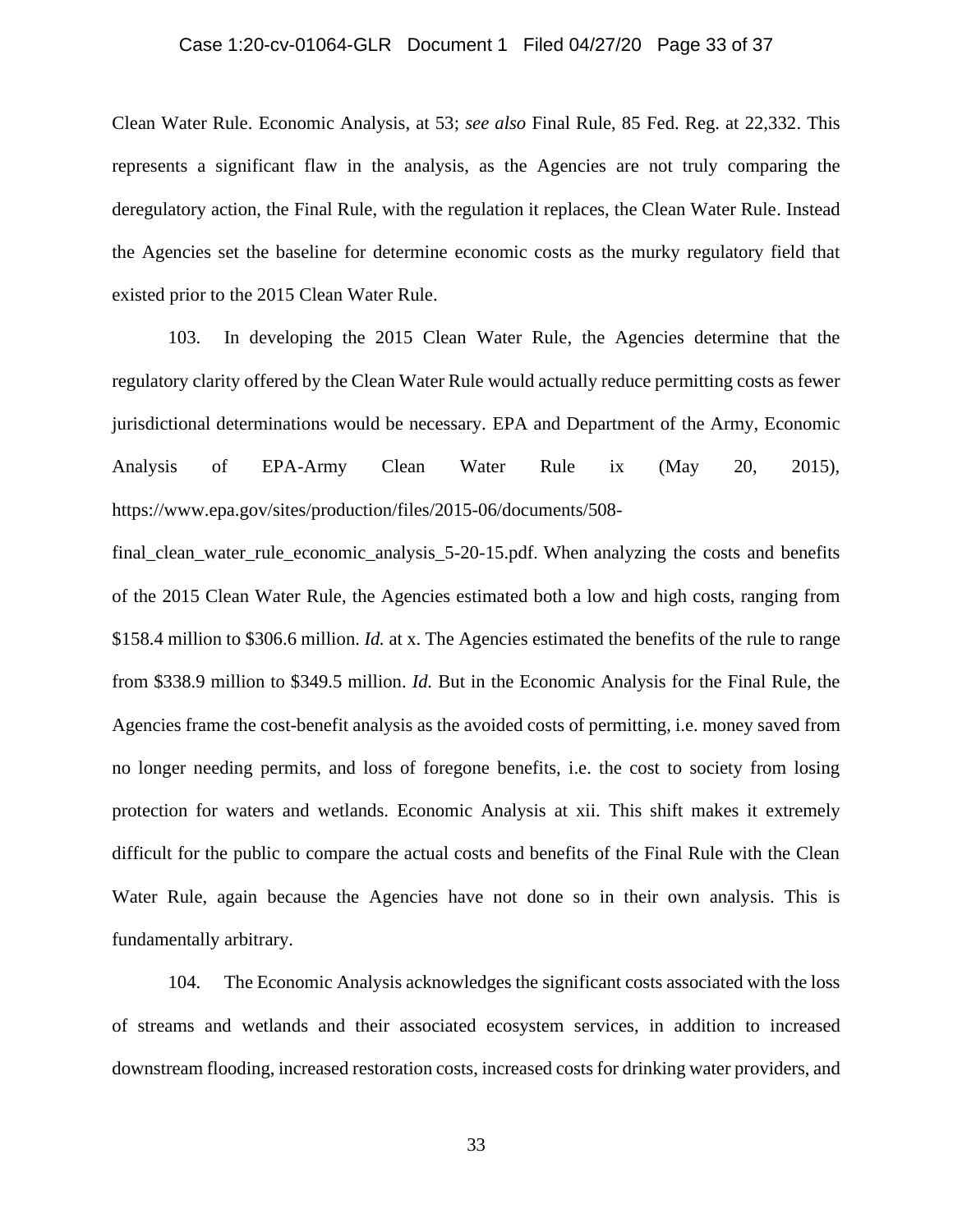#### Case 1:20-cv-01064-GLR Document 1 Filed 04/27/20 Page 34 of 37

increased oil spill response costs. Economic Analysis, at 105–08. But the agencies discredit all of these costs of removing waters from Clean Water Act jurisdiction by classifying these expenses as forgone benefits instead of added costs. The Agencies then concluded that the avoided expense of permitting outweigh the benefits lost from protecting wetlands and streams. Final Rule, 85 Fed. Reg. at 22,333–34. By classifying the services provided by wetlands and streams as simply forgone benefits, the Agencies fundamentally upend the economic impact of the Final Rule by failing to evaluate the costs incurred by the loss of ecosystem services and the increased cost for restoration, drinking water providers, and oil spill response costs that will result from removing these waters from protection under the Clean Water Act. This constitutes a serious flaw in the analysis, rendering the rule unreasonable.

### **COUNT 8**

## **The Agencies Violated the Administrative Procedure Act by Relying on Factors Congress did not Intend for the Agencies to Consider**

105. The allegations of the proceeding paragraphs 1 through 104 are incorporated here by reference.

106. The Final Rule violates the Administrative Procedure Act by relying on factors that Congress did not intend the Agencies to consider—states filling in the gaps in clean water protection.

107. In developing the Final Rule, the Agencies evaluated state Clean Water Act programs, including state policies defining and regulating state waters in order to "describe the breadth of state authorities." EPA and Dep't of the Army, Appendices to the Resource and Programmatic Assessment for the Navigable Waters Protection Rule: Definition of "Waters of the United States" 1 (Jan. 23, 2020), [https://www.epa.gov/sites/production/files/2020-](https://www.epa.gov/sites/production/files/2020-01/documents/rpa_finalappendices.pdf) [01/documents/rpa\\_finalappendices.pdf](https://www.epa.gov/sites/production/files/2020-01/documents/rpa_finalappendices.pdf). The Final Rule expressly relies on states to protect waters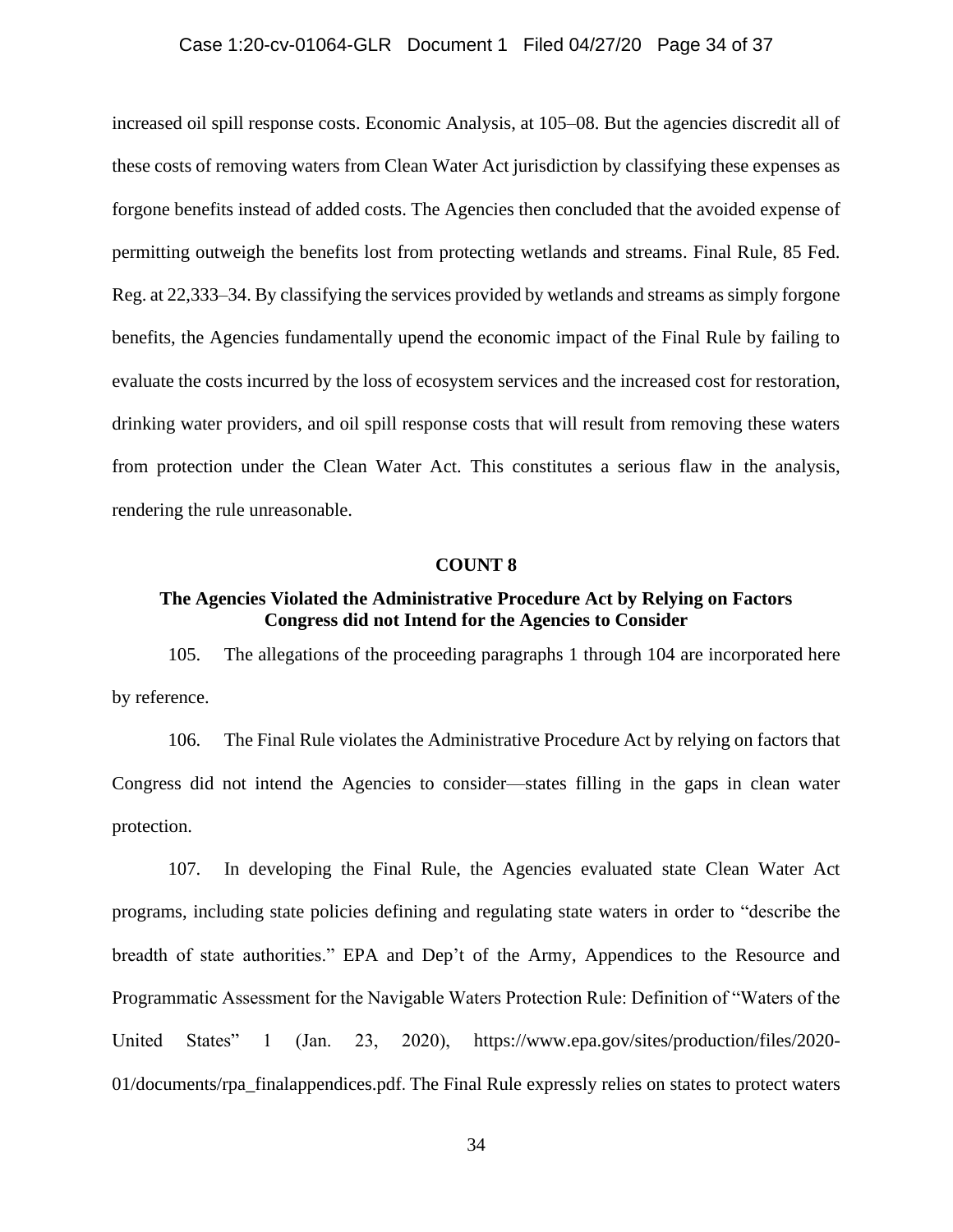## Case 1:20-cv-01064-GLR Document 1 Filed 04/27/20 Page 35 of 37

removed from the "waters of the United States" definition. The Agencies determined that interstate waters without surface water connection to traditionally navigable waters, ephemeral streams, and non-adjacent wetlands "are more appropriately regulated by States and Tribes pursuant to their own authorities." Final Rule, 85 Fed. Reg. at 22,284, 22,287, 22,308. The Agencies assume that states will implement programs to protect waters in the wake of a federal retreat from Clean Water Act protections. Proposed Rule, 84 Fed. Reg. at 4,201.

108. Even though the Agencies conclude that it is more appropriate for states to regulate these waters, the Agencies were unable to "predict what changes [in state regulations] might result from the final rule." Economic Analysis, at 34. The Agencies therefore relied on a factor Congress did not intend for them to consider and did not meaningfully evaluate whether that reliance was misplaced. This is fundamentally arbitrary.

109. By relying on states to be solely responsible for stream and wetland protections, the Agencies have relied on factors Congress did not intend the Agencies consider. When passing the Clean Water Act, Congress created a comprehensive approach to water quality protection that directly rejected the prior tactic of relying on state actions without strong federal support. *Riverside Bayview Homes*, 474 U.S. at 133 (Congress granted "broad federal authority to control pollution"); see S. Rept. 92-414 at 1, 7 (highlighting that the prior regime of states leading the national effort to fight pollution with the Federal government limited to assisting the states had been "inadequate in every vital aspect.").

110. The Clean Water Act established strong federal baseline requirements for states to follow, and if states do not follow these requirements the federal government must act. *See* 33 U.S.C. § 1313 (requiring the Administrator to set water quality standards if States do not, to list impaired waters if the Administrator disapproves of the state list, to develop Total Maximum Daily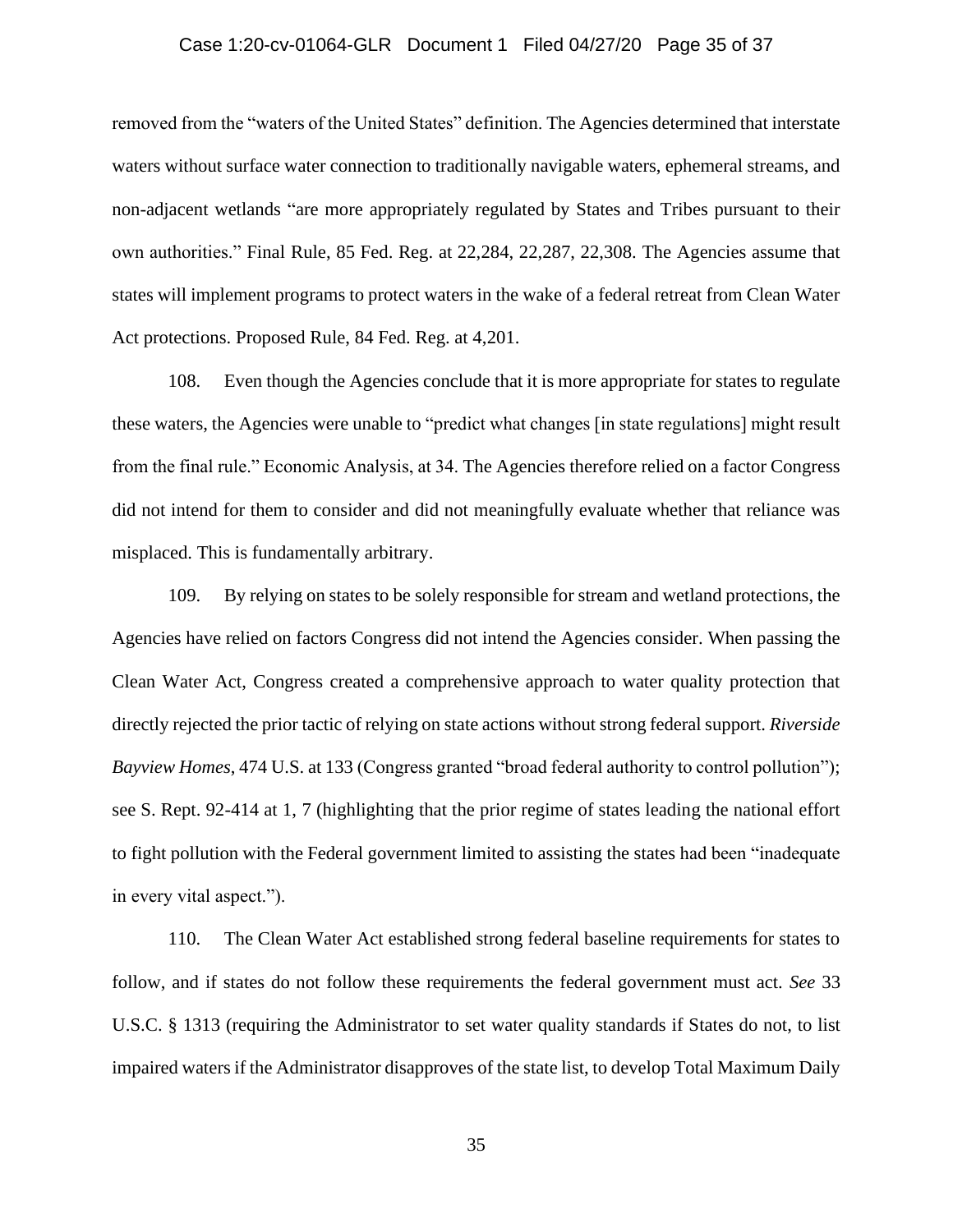#### Case 1:20-cv-01064-GLR Document 1 Filed 04/27/20 Page 36 of 37

Loads to improve impaired waters if states fail to do so sufficiently). The Clean Water Act directs the Agencies to set the agenda for water protection and delegates states with the authority to implement day-to-day programs including the various permitting programs. Congress did not intend for vast numbers of waters to be left solely to the states to protect under varying state laws, as the Act granted broad federal authority to define "waters of the United States" and the scope of jurisdiction under the Clean Water Act.

111. By relying on states to act in lieu of a comprehensive federal definition of "waters of the United States," the Agencies are relying on a factor that Congress did not intend the Agencies to consider. This is arbitrary and capricious.

## **COUNT 9**

## **The Agencies Violated the Administrative Procedure Act by Adopting a Rule that Prevents the Agencies from Complying with Statutory Duties under the Clean Water Act**

112. The allegations of the proceeding paragraphs 1 through 111 are incorporated here by reference.

113. The Final Rule prevents the Agencies from complying with their statutory duty under Section 117(g) of the Clean Water Act to restore the Chesapeake Bay; to meet their obligations under the Chesapeake Bay TMDL; and to achieve the goals of the 2014 Chesapeake Bay Watershed Agreement. *See* 33 U.S.C. § 1267(g); Bay TMDL, at ES-1; Chesapeake Bay Watershed Agreement, at 5, 9. Removing waters and wetlands from Clean Water Act jurisdiction interferes with the Agencies responsibility to restore water quality in the Chesapeake Bay. See *supra* ¶¶ 6–11.

114. It is arbitrary and capricious for the Agencies to adopt the Final Rule, which prevents the Agencies from complying with their duties under the Clean Water Act and the